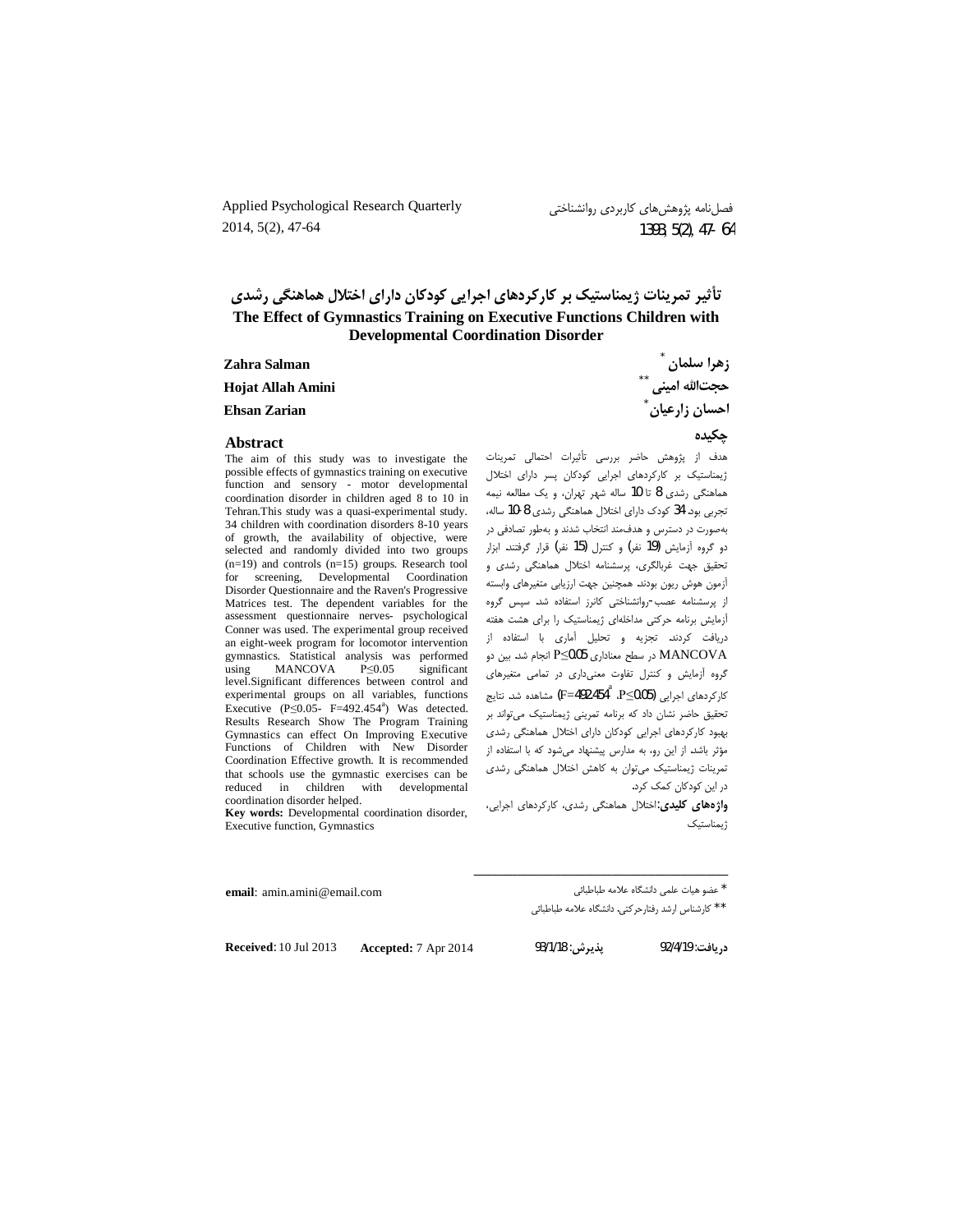#### مقدمه

رشد حرکتی به عنوان "تغییر در رفتار حرکتی در طول عمر و فرایندهای زیر ساخت این تغییرات" تعریف شده است. افراد با سرعتهای متفاوتی، بسته به اثرات چندگانه عوامل درونی (بیولوژیک، انگیزشی، شناختی، اجتماعی و …)، و بیرونی از دورههای گوناگون رشدی عبور میکنند. کودک در طی رشد خود به برخی نقاط عطف حرکتی از جمله سینهخیز رفتن، نشستن، راه رفتن و … دست میLبابد. هماهنگی حرکتی یکی از توانایی -هایی است که افراد آن را همزمان با افزایش سن در اثر تعامل عوامل متعددی کسب میکنند. نقص در یکی از این عوامل ممکن است باعث عقب افتادگی یا تأخیر در روند طبیعی رشد هماهنگی شود. برخی از کودکان علی رغم ظاهر طبیعی که دارند وقتی از نظر اجرای مهارتهای حرکتی با کودکان هم سن خود مقایسه می-شوند، ضعیفتر عمل می کنند. این کودکان اغلب از فقدان توانایی های حرکتی لازم جهت انجام فعالیت های حرکتی روزمرہ رنج می برند (ساجن، 2005). بر اساس آخرین نسخه راهنمای آماری تشخیصی روانپزشکی آمریکا این مشکل تحت عنوان اختلال هماهنگی رشدی (DCD) شناخته میشود که به این صورت تعریف شده است: اختلال هماهنگی رشدی وقتی رخ میدهد که در رشد مهارتهای حرکتی تأخیر بیفتد، یا در انجام حرکات هماهنگ مشکلاتی بروز کند و نتیجه آن اشکال در انجام وظایف روزمره است. در این نسخه، چهار ملاک برای تشخیصی اختلال هماهنگی رشدی معرفی شدهاند که علامت اساسی آن عبارت است از آسیب قابل ملاحظه در هماهنگی رشد حرکتی (ملاک A). تشخیص این اختلال تنها زمانی داده میشود که این آسیب در پیشرفت تحصیلی یا فعالیت روزانه ایجاد تداخل کند (ملاک B). دادن تشخیص مشروط بر این است که مشکلات هماهنگی ناشی از حالات طبی عمومی (نظیر فلج مغزی، همی پلژی یا دیستروفی عضلانی) نباشد و با ملاکهای اختلال نافذ مربوط به رشد مطابقت نداشته باشند (ملاک C). چنانچه عقب ماندگی ذهنی مشاهده میشود (ملاک D). تظاهرات این اختلال متناسب با سن و رشد تغییر می کنند. به عنوان مثال، کودکان خردسال تر ممکن است در نقاط عطف رشد حرکتی خود (نظیر راه رفتن، خزیدن، نشستن، بستن بند کفش، بستن دکمه های پیراهن و بستن زیپ شلوار) تأخیر و کندی نشان دهند. کودکان سنین بالاتر ممکن است مشکلاتی را از لحاظ حرکتی در تکمیل پازلها، مدل سازی، توپ بازی نقاشی و خطاطی نشان دهند (انجمن روانیزشکی آمریکا، 2013). این افراد نه تنها در حرکات خود مشکل دارند، بلکه اثرات ثانویه این ناهنجاری سبب پیامدهای رفتاری و اجتماعی ناخوشایندی در آنها میشود. از این رو، طی سالهای اخیر این ناهنجاری یکی از مهمترین تحقیقات اختلالی قرار گرفته تا هر چه بیشتر ماهیت آن شناخته شده و مداخله-های مناسبتری در مورد این افراد به کار گرفته شود.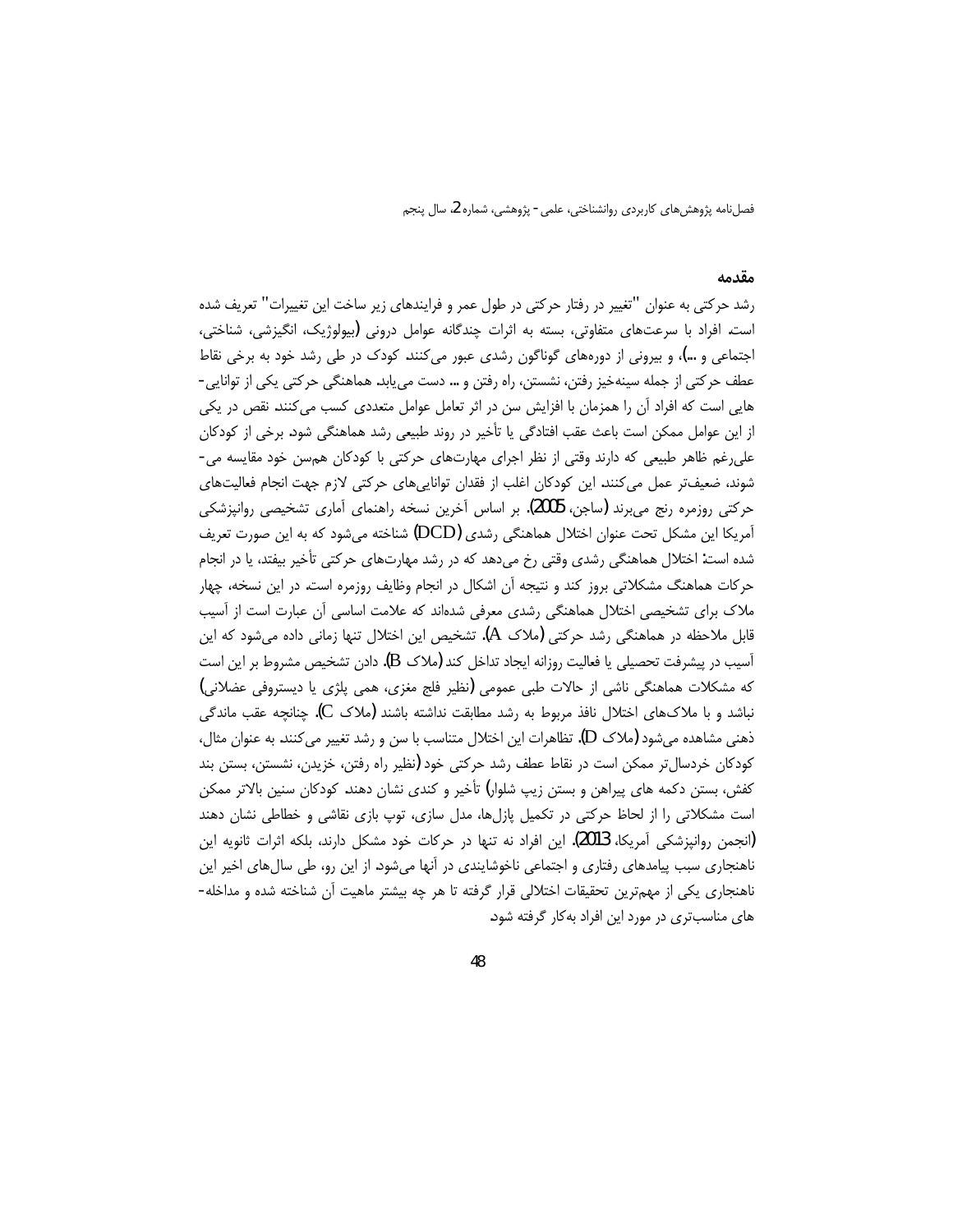با توجه به مشکلات کودکان دارای اختلال هماهنگی رشدی پیشنهاد شده است که فعالیت حرکتی ممکن است باعث بهبود عملكردهاي شناختي و حركتي در اين كودكان شود (رينتلا و همكاران، 1998؛ عليزاده و زاهدی پور، 1383). بنابراین، مداخلات حرکتی و ورزشی می¤واند سهم بزرگی در بهبود نقص حرکتی این کودکان داشته باشد و یک درمان زود هنگام می¤واند از پیامدهای بعدی این اختلال و از صرف هزینههای اجتماعی جلوگیری بهعمل آورد تا این کودکان نیز بتوانند مانند سایر همسالان خود به راحتی به امور روزمرهی زندگی و تحصیل بپردازند. کارکردهای اجرایی<sup>1</sup> اصطلاحی است کلی که تمامی فرآیندهای شناختی پیچیده را که در انجام تکالیف هدفءدار<sup>2</sup>دشوار یا جدید ضروری هستند، در خود جای میدهد (هیوز و گراهام، 2000) و شامل توانایی ایجاد درنگ<sup>3</sup>(تأخیر) یا بازداری پاسخی خاص و به دنبال آن برنامهریزی توالیهای عمل و حفظ بازنمایی ذهنی تکالیف به وسیله حافظه کاری است (ولش و پنینگتون، 1988). کارکردهای اجرایی، کار کردهای عالی شناختی و فراشناختی هستند که مجموعهای از تواناییهای عالی شامل خودگردانی، بازداری، خودآغازگری، برنامهریزی راهبردی، انعطافشناختی و کنترل تکانه را شامل می شوند (ویاند و ویلیس، 1994؛ باركلي، 1998؛ ولش و پنينگتون، 1998). كاركردهاي اجرايي در طول فرآيند رشد و با افزايش سن كودك تحول می یابند و به تدریج به کودک کمک میکنند تا تکالیف پیچیدهتر و سختتری را انجام بدهد (علیزاده، 1385). کار کردهای اجرایی در هدفدار بودن حرکت و به بیان دیگر در کنترل حرکت نقش بسیار مهمی دارند (بارکلی، 1997)، بنابراین، وجود مشکلات قابل توجه در هماهنگی حرکتی، نوشتن، حرکتهای ظریف حرکتهای درشت و وجود نارسایی در ادراک زمان این احتمال را مطرح میکند که شاید کودکان دارای اختلال هماهنگی رشدی نیز همچون کودکان دارای اختلال نقص توجه/بیش فعالی (نوع مرکب) در کار کردهای اجرایی مشکل دارند (علیزاده، 1383).

با توجه به یافتههای پژوهشهای بسیاری بروز اختلال در زمینه کارکردهای اجرایی در کودکان مبتلا به اختلال هماهنگی رشدی با بروز اختلال در سایر حیطهها نیز مرتبط میباشد (شیرلی و همکاران، 2011؛ جاروس و همکاران، 2011؛ منديچ و همکارن، 2003). مطابق با نتايج برخي از پژوهشها پردازش حسي غير طبیعی ممکن است شرکت در فعالیتهای هدفمندی چون بازی با افراد دیگر و یا شرکت در فعالیتهای

l

<sup>1.</sup> Executive functions

<sup>2.</sup> goal-directed 3. delay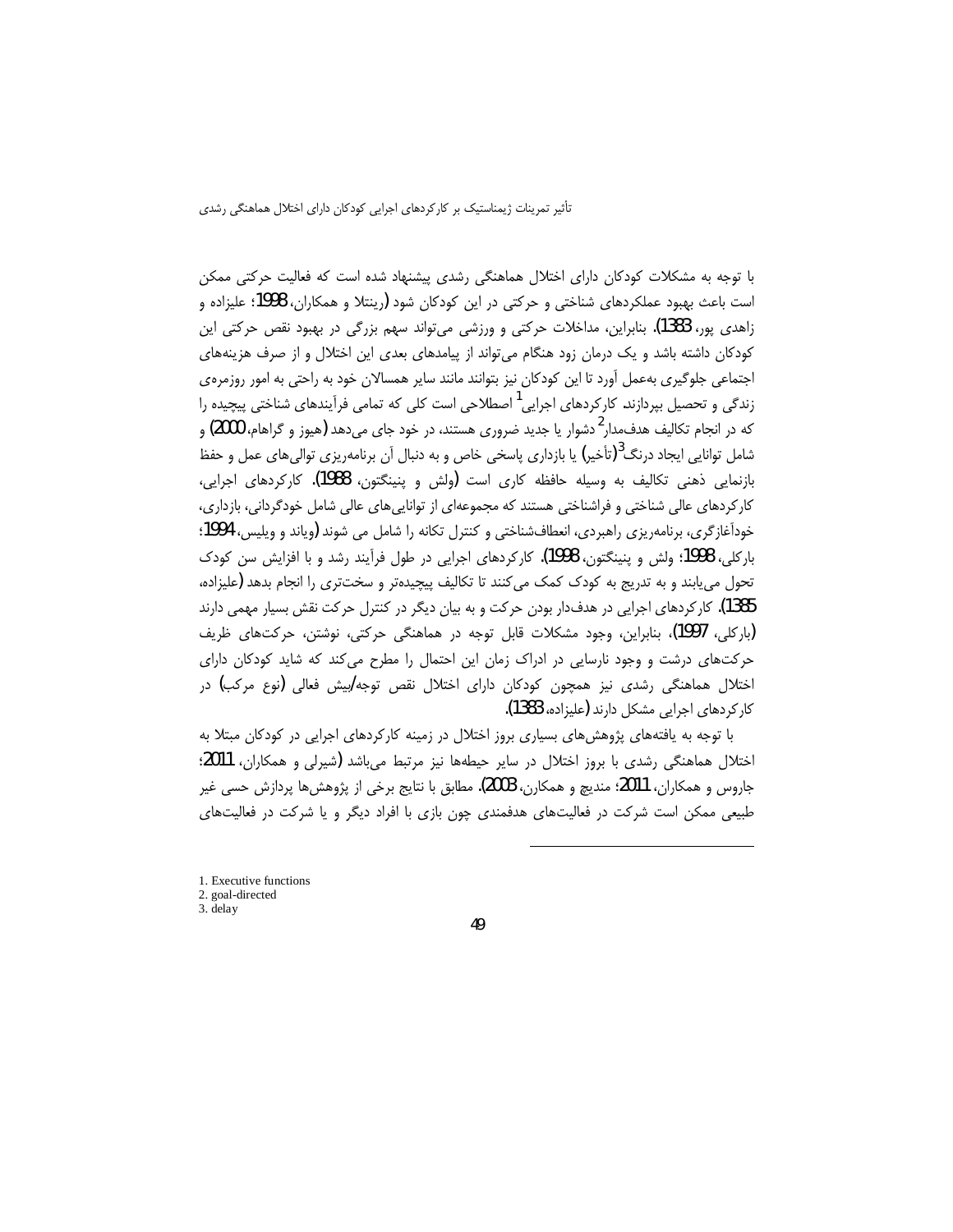اجتماعی را با محدودیت مواجه سازد (شیرلی و همکاران، 2011؛ ژانت و همکاران، 2008). کودکانی که دارای اختلالات حرکتی میباشند نیز نسبت به کودکان طبیعی گرایش بیشتری به شرکت در فعالیتهای دارای تنوع کمتر و فعالیتهای حرکتی بی سر و صدا و همچنین تمایل کمتر به شرکت در فعالیتهای اجتماعی به خصوص فعالیتهای اجتماعی خودانگیخته نشان میدهند (برون و گوردن، 1987؛ سیلانپا، 1987). بر اساس پژوهش های انجام شده، کودکان دارای اختلال هماهنگی رشدی در برخی از کارکردهای عالی شناختی از قبيل بازنمايي و تجسم ذهني (ماروف و همكاران، 1999؛ ويلسون و همكاران، 2001؛ ويلسون و همكاران، 2004)، حرکتهای هدفمدار، تنظیم سرعت حرکت (آمراتونگا، جانستو و برنز، 2004)، و حرکتهای جدید (گیوز، 2003) مشکل دارند. بهطور کلی، پژوهش های پیشین بهطور عمده بر شناسایی ویژگی های کودکان دارای اختلال هماهنگی رشدی تأکید کرده و کمتر درصدد بررسی ساز و کارهای زیربنایی سببشناختی فرآيندهاي عصبي شناختي بودهاند (زيگموندسن و وايتينگ، 2002).

تحقیقات نشان داده که مداخلههای حرکتی و شناختی در ارتقاء عملکردهای ادراکی- حرکتی کودکان دارای اختلال هماهنگی رشدی اثرگذار است (وایسدوم و همکاران، 2007). اغلب کودکان DCD در فعالیت های بدنی مشارکت نمی کنند. این امر باعث می شود تا والدین و مربیان به اشتباه گمان کنند که این کودکان توانایی انجام فعالیت بدنی را ندارند، در حالی که این کودکان تنها به دلیل نبود انگیزه و تنبلی در فعالیتها شرکت نمی کنند (لیوارد و میسینا، 2004). این کودکان چنانچه در انجام فعالیتهای بدنی نسبت به همسالان خود ضعیف عمل کنند، به سرعت سرخورده شده و انگیزه خود را از دست میدهند که این امر باعث عقب نشینی أن ها از ادامه تمرینات بدنی میشود. این عقب نشینی از فعالیت در نهایت ممکن است سلامت جسمی و ذهنی کودک را تحت تأثیر قرار دهد. کودکان DCD در فهم قوانین و استراتژیهای بازی، و همچنین در بازیهای رقابتی که نیازمند تفکر زیاد و هماهنگی بیش از حد باشند ضعیف هستند، آنها در اجرای حرکاتی که نیاز به هماهنگی چشم و دست دارند، به خصوص در شرایطی که آنها باید به اجسامی که در محیطشان که در حال حرکت است پاسخ دهند، دچار مشکل می شوند. بسیاری از کودکان مبتلا به DCD به دلیل عدم فعالیت بدنی، دچار سفتی عضلات میشوند. به عنوان مثال، آنها تمایل دارند به جای انجام حرکات بدنی جهت حفظ حالت بدن و تعادل خود، بدن خود را بی حرکت نگه دارند و به جای حرکت آرنج، زانو، لگن و مفاصل انعطاف یذیر، مفاصل خود را ثابث نگه دارند. ثابت نگه داشتن مفاصل باعث ایجاد لرزش در عضلات و بدن کودک میشود. این همان چیزی است که باعث میشود آنها را اینقدر بی دست و پا نشان دهد. در حالی که فعالیتهای ورزشی سازمان یافته به احتمال زیاد باعث به چالش کشیدن این کودکان می شود، فعالیتهای بسیاری وجود دارد که کودکان مبتلا به DCD میتوانند عملکرد موفقی داشته باشند، از جمله ورزش های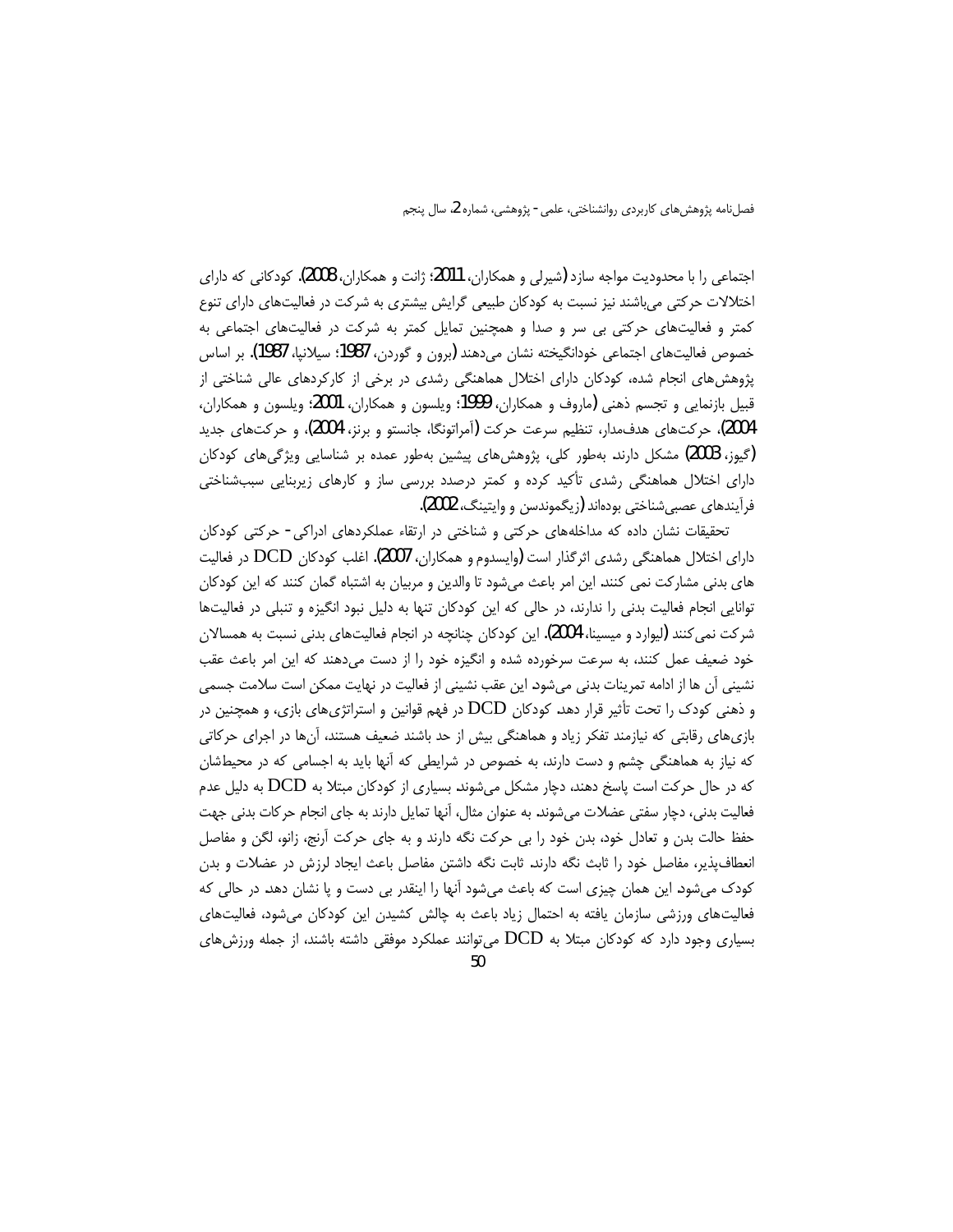سبک مانند شنا، اسکیت، دوچرخه سواری و اسکی. هدف اصلی از مشارکت کودکان مبتلا به DCD در فعالیتهای بدنی، ایجاد انگیزه در کودکان و بالا بردن توانایی آنها برای مشارکت بیشتر در فعالیتهای بدنی و جلوگیری از پیامدهای ثانویه ناشی از بی تحرکی در دوران کودکی است. باید توجه داشت که کودکان مبتلا به DCD ممکن است به زمان بیشتری برای افزایش سطح مهارتهای خود نسبت به همسالان خود نیاز داشته باشند، در نتیجه حمایت و آموزشهای فردی بیشتری نیاز دارند.

قرارگرفتن در معرض فعالیتهای بدنی لذتبخش، در سنین پایینتر، کودکان را به مشارکت بیشتر تشویق می کند و باعث افزایش سلامت و تناسب اندام می شود. بسیاری از فعالیتهای مفید برای کودک مبتلا به DCD در سنین پایین، جهت ارتقاء سطح عملکرد بدن در انعطاف پذیری، تعادل، قدرت و استقامت انجام می شود. با وجود اینکه این فعالیتها در سنین پایین باعث تشویق کودکان DCD می شود، انجام این فعالیتها ممکن است باعث بی انگیزگی کودکان DCD در سنین بالاتر شود. بنابراین، کودکان مبتلا به DCD در سنین بالاتر، نیازمند انجام فعالیتهای دشوارتر هستند، مهارتهایی که نیازمند حفظ تعادل هستند و لازم است در مراحل مختلف به کودکان آموزش داده شود. نمونه این نوع از فعالیتها شامل هنرهای رزمی، ژیمناستیک و فیزیوبال میباشند (لیوارد و میسینا، 2004). ژیمناستیک ورزشی است که در آن حرکات نیازمند قدرت، انعطاف بدنی، چابکی، تعادل و هماهنگی اعضای بدن به نمایش گذاشته میشود. ژیمناستیک در سطح تفریحی، و به خصوص به عنوان تمرینات انعطاف بدنی بسیار محبوب است. ژیمناستیک ورزشی است که حرکات بدن را بر اساس یک آهنگ هماهنگ و موزون میسازد. در حقیقت ژیمناستیک را میتوان به عنوان یک هنر در نظر گرفت. از این رو، با توجه به تناسب میان نیازهای جسمی و روحی کودکان دارای اختلال هماهنگی رشدی و اثرات تمرینات ژیمناستیک بر افراد، به نظر می رسد اجرای این تمرینات در زمینه کارکردهای اجرایی اثر بخش واقع شود. وزارت آموزش و پرورش در سالهای اخیر توجه ویژهای بر اجرای ورزش ژیمناستیک در مدارس ابتدایی، به خصوص در پایه دوم ابتدایی مبذول نموده است. بهطوری که جهت اجرایی کردن این ورزش در مدارس، مصوبهای را به تصویب رسانده است (وزارت آموزش و پرورش، 1384). از طرفی در کشور ما نیز با توجه به مطالعات محقق، تحقیقی راجع به تأثیر ورزش ژیمناستیک بر کارکردهای اجرایی در کودکان دارای اختلال هماهنگی رشدی انجام نشده است. لذا هدف از تحقیق حاضر مطالعه تأثیر تمرینات ژیمناستیک بر کارکردهای اجرایی در کودکان دارای اختلال هماهنگی رشدی میباشد و محقق به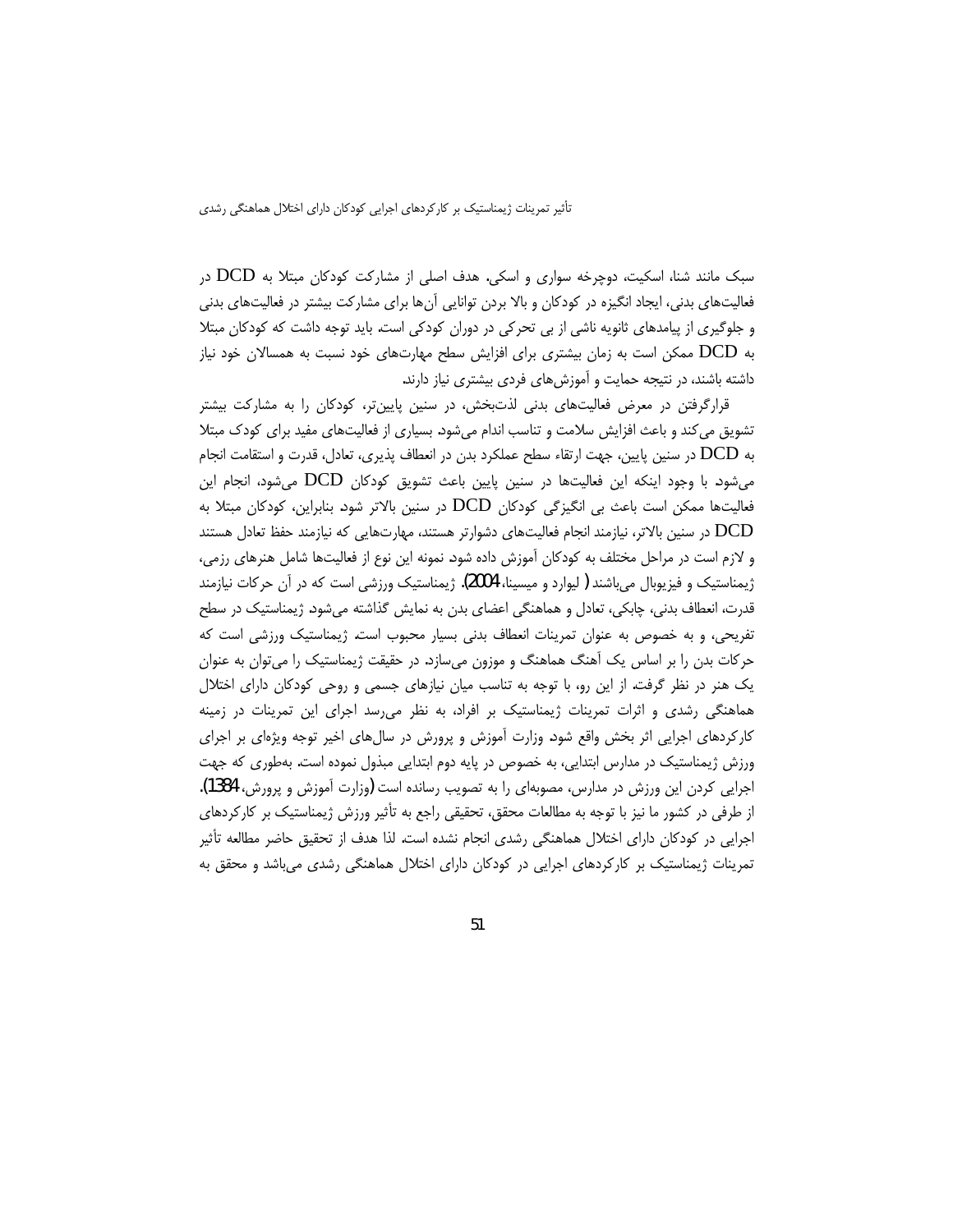دنبال یافتن پاسخی برای این سوالات هست که آیا تمرینات ژیمناستیک بر کاردکردهای اجرایی کودکان دارای اختلال هماهنگی رشدی تأثیر دارد؟

## **, وش**

این تحقیق به صورت نیمه تجربی و مقطعی، و به لحاظ نتایج کاربردی بود که بر روی 34 کودک پسر دارای اختلال هماهنگی رشدی با محدوده سنی 8 تا 10 سال انجام شد. نمونههای تحقیق به روش در دسترس و هدف،مند از جامعه کودکان دارای اختلال هماهنگی رشدی که در سال 1392 به برخی کلینیکهای کاردرمانی و توانبخشی شهر تهران مراجعه کرده بودند، انتخاب شدند (این تعداد تا انتها حفظ شدند و افت آزمودنی مشاهده نشد). برای ورود افراد به مطالعه بهره هوشی این کودکان به وسیله آزمون هوش ریون اندازهگیری شد و کودکانی که در حیطهی نرمال قرار گرفتند، با استفاده از پرسشنامهی اختلال هماهنگی رشدی نیز مورد بررسی قرار گرفتند و کسانی که امتیاز کسب شده آنها پایین تر از 47 بود و هیچگونه سابقه بیماری قلبی و یا صدمات اسکلتی عضلانی نداشتند، برای انجام پژوهش انتخاب شدند. در ادامه 19 کودک در گروه آزمایش و 15 کودک در گروه کنترل به صورت تصادفی گمارده شدند.

# ابزار

ابزار و وسایلی که در این تحقیق برای اندازهگیری شاخصهای مختلف مورد استفاده قرار گرفتند، عبارتند از: **آزمون هوشی ماتریس های پیش روندهی ریون رنگی**: این آزمون از جمله ابزارهای سنجش هوش غیر کلامی و برای اندازه گیری هوش سیال مورد استفاده قرار می¢یرد. فرم کوتاه شدهی این آزمون متشکل از 36 سؤال است که به صورت رنگی و برای کودکان 5 تا 11 سال، افراد عقب ماندهی ذهنی یا جسمی، طراحی شده است. ضریب همبستگی این آزمون با آزمون استنفورد بینه و وکسلر بین 0/40 تا 0/75 و قابلیت اعتبار

آن در سنین بالاتر 0/70 تا 0/90 و در سنین پایینتر تا حدی کمتر گزارش شده است (شریفی، 1376). **یرسشنامه اختلال هماهنگی رشدی**: پرسشنامه هماهنگی رشد یک معیار و مقیاس آگاهی والدین است که به شناسایی بی نظمی و اختلال هماهنگی رشد کودکان کمک می کند. در این پرسشنامه از والدین می خواهند که عملکرد حرکتی کودکشان را نسبت به همسالان فرزندشان با استفاده از مقیاس پنج نقطهای لیکرت مقایسه کنند. این روش استاندارد برای اندازه گیری هماهنگی کودک در فعالیت های عملی روزمره است. همانگونه که در سال 2001 گزارش شد، اعتبار و روایی این پرسشنامهها در سطح بالایی گزارش شده است. این نسخه جدید برای کودکان سنین 15-5 سال مناسب است. این پرسشنامه شامل 15 گویه است که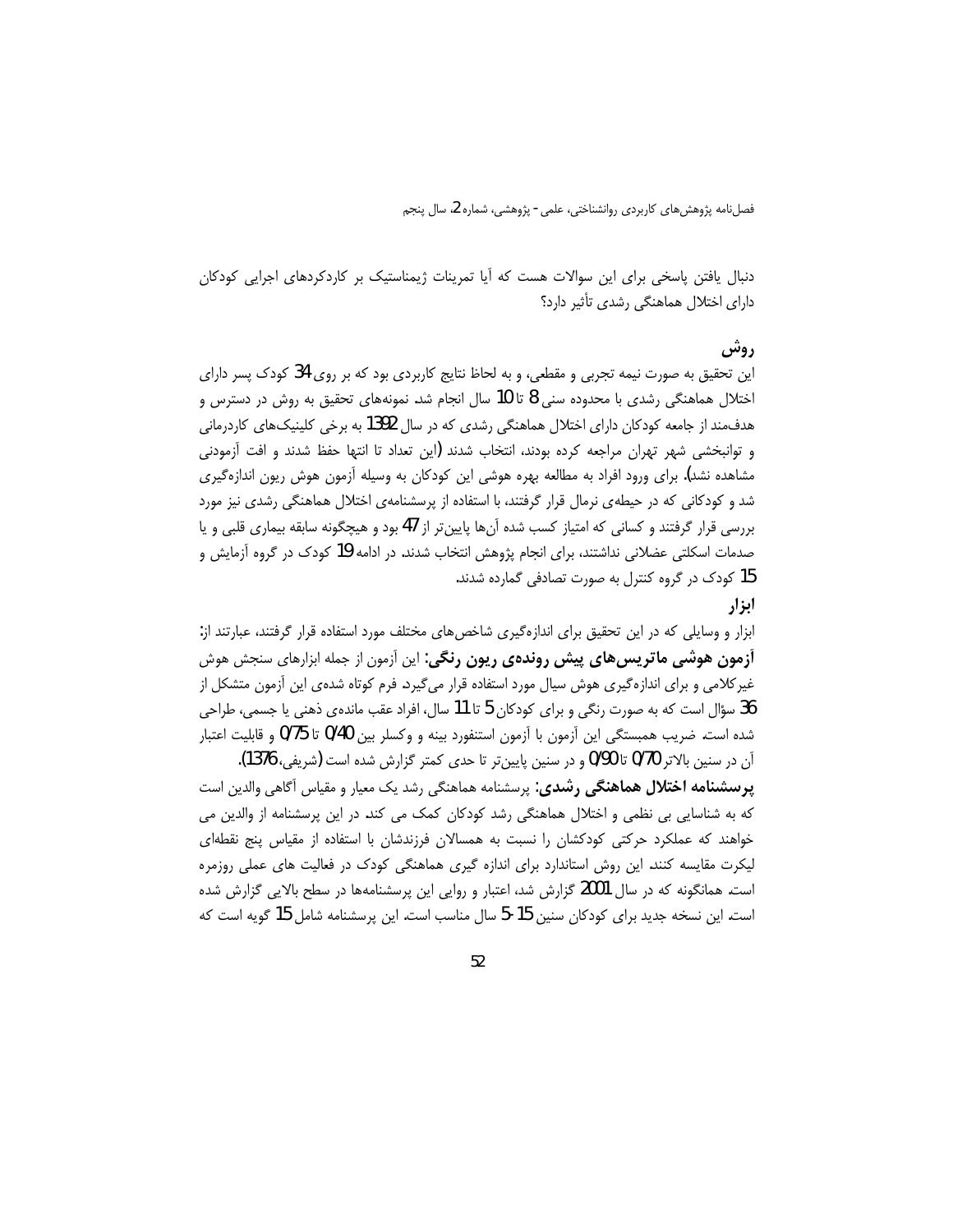هر گروه به 3 عامل مجزا تقسیم میشود. عامل اول شامل تعدادی آیتم مرتبط با کنترل حرکتی است و در زمان حرکت کودک یا هر شیء دیگر به کار می ود و با عنوان کنترل در حین حرکت شناخته شده است. عامل دوم در برگیرنده کمیت های دستخط و حرکات عالی، عامل سوم در رابطه با هماهنگی کلی می باشد. **آزمون عصب-روانشناختی کانرز** <sup>1</sup>: این آزمون توسط کانرز در سال 2004 به منظور ارزیابی مهارتهای عصب روانشناختی از جمله کارکردهای اجرایی (عملکرد حل مسئله، برنامه ریزی و سازماندهی رفتاری-هیجانی)، توجه، حافظه و یادگیری، عملکرد حسی- حرکتی، پردازش بینایی- فضایی و عملکرد تحصیلی در چهار طیف (مشاهده نشده تا شدید) برای کودکان 5 تا 12 سال ساخته شده است. جدیدی و همکاران در سال 1390 این پرسشنامه را ترجمه و هنجاریابی کردهاند. ضرایب پایایی با روش همسانی درونی با دامنهای از 0/75 تا 0/90، وضريب پايايي بازآزمايي با هشت هفته فاصله 0/60 تا 0/90 گزارش شده است. روايي سازه فرم های کانرز با استفاده از روشهای تحلیل عوامل بدست آمده و اعتبار افتراقی آنها با بررسی آماری توانایی پرسشنامه در تمایز افراد مبتلا به ADHD از عادی و دیگر گروههای بالینی قویا تأیید شده است. جدیدی و همکاران (1390) روایی سازه این ابزار را مناسب ارزیابی کرده و پایایی این ابزار را به روش آلفای کرنباخ 0/72 گزارش کردهاند.

## احرا

بعد از جمعآوری مشخصات دموگرافیک (سن، قد و وزن) و معاینه توسط پزشک، اجازه انجام تمرینات ورزشی از طرف پزشک صادر شد. قبل از اجرای برنامه تمرینی، هدف از اجرای تحقیق برای والدین آزمودنی ها شرح داده شد و رضایتنامه کتبی دریافت گردید. سپس کودکان به صورت تصادفی به دو گروه اُزمایش و کنترل تقسیم شدند. در ادامه پرسشنامه عصب روانشناختی کانرز جهت تکمیل در اختیار والدین أنها قرار گرفت. بعد از گرفتن پیش آزمون از آزمودنیها، گروه آزمایش به مدت هشت هفته (سه جلسه یک ساعته در هر هفته) به انجام تمرینات ژیمناستیک پرداختند. تمرینات در نوبت صبح و زیر نظر یک مربی ژیمناستیک هدایت شدند. کلیه تمریناتی که در این تحقیق مورد استفاده قرار گرفتند، از طرح ژیمناست ویژه دانش[موزان پایه دوم ابتدایی انتخاب شده بود که مناسب بودن این تمرینات برای وضعیت جسمانی و روانی کودکان دارای اختلال هماهنگی رشدی به تأیید پزشک رسید. همه برنامههای تمرینی بر روی تشک انجام شدند و تمهیدات لازم

1. Canners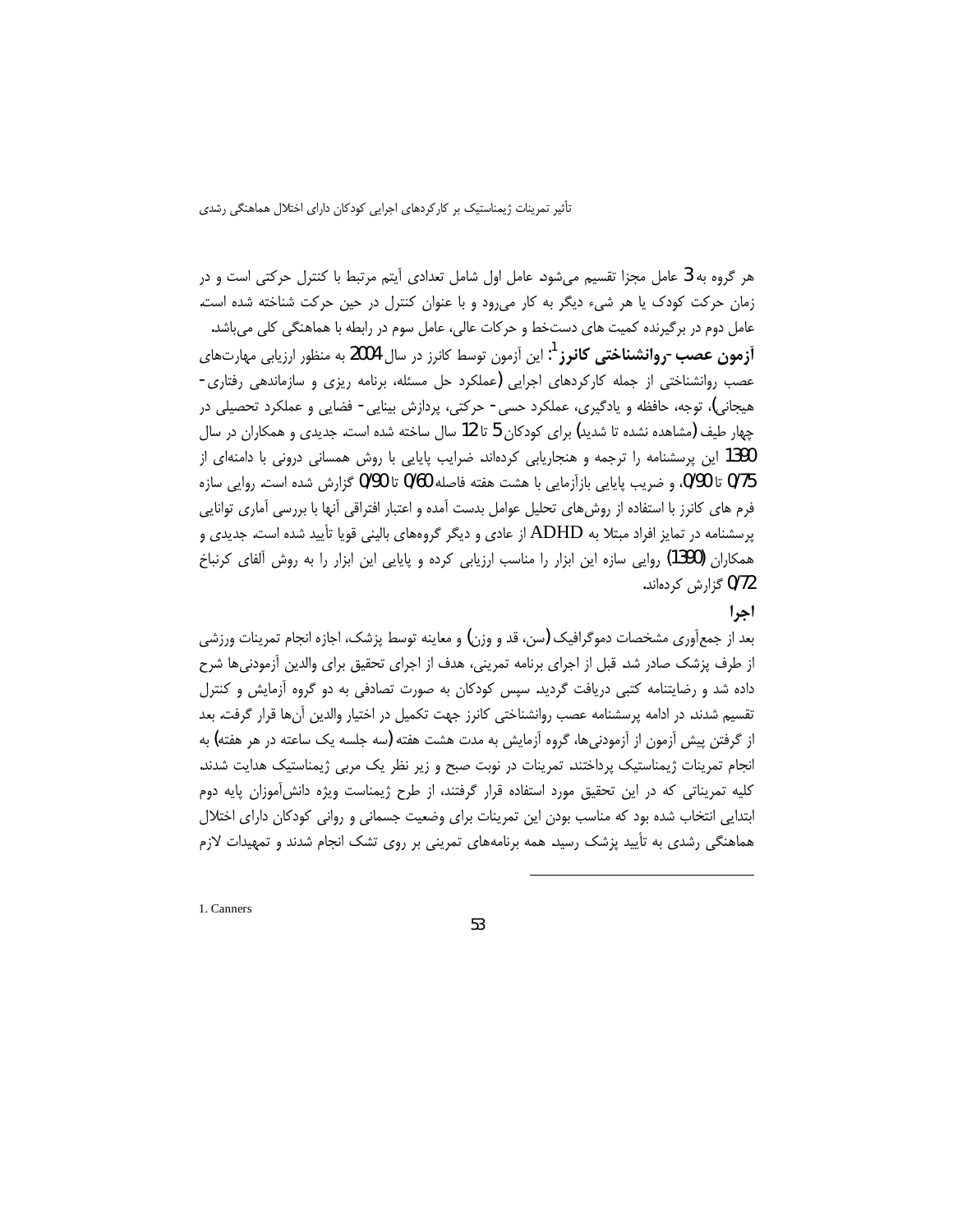برای حفظ سلامت کودکان به عمل آمد. هر جلسه تمرین به سه بخش تقسیم می شد. مرحله اول گرم کردن در حدود 15-10 (دقیقه) با انواع راه رفتن ها، دویدن ها، پریدن ها، لی|لی کردنها، حرکات تقلیدی- تشبیهی و اجرای حرکات کششی و انعطافی از بالاتنه به سمت پایین تنه کشش به سمت بالا، پهلوها، جلو، پایین روی پای راست، پای چپ، وسط، کشش عضلات داخلی پاها، عضلات خلفی یا پشت پاها، گرم کردن و چرخش مچ و زانو، چرخش کتفها و فشار آنها به جلو و عقب انجام گرفت. مرحله دوم تمرینات ژیمناستیک در حدود (40-35 دقيقه) انجام گرفت. تمرينات به 15 قسمت تقسيم شده بودند. مربي هر تمرين را نمايش مي داد و سپس به صورت کلامی و به کمک یکی از کودکان برای اطمینان از صحت یادگیری، تمرین را تکرار می کرد و در ادامه به نحوه اجرای کودکان نظارت می کرد و به آنان راهنمایی های لازم را می داد. همچنین تمام حرکات به صورت آهسته و کنترل شده به منظور افزایش هماهنگی و تسهیل فرایند یادگیری به کودکان آموزش داده می شد. تمرینات در ابتدا از حرکات ساده ژیمناستیک انتخاب شده بودند و بیشتر به منظور آشنایی کودکان با اصول ژیمناستیک بود. با گذر زمان و پیشرفت کودکان در تمرینات ابتدایی و اصلاح حرکات به شدت و پیچیدگی تمرینات افزوده می شد. روند پیشروی تمرینات از حرکات ساکن ایستاده به حرکات جهشی و پرشی بود. همچنین یک دوره 30 ثانیهای استراحت بین هر تمرین با تمرین بعدی در نظر گرفته شده بود (جدول 1).

| $\overline{\phantom{a}}$                                   |                                      |
|------------------------------------------------------------|--------------------------------------|
| فعاليت                                                     | جلسه تمرين                           |
| مهارتها (ایستادن، راه رفتن و دویدن صحیح، تقویت عضلات دست)  | جلسه اول                             |
| مهارتها (پرش جفت متوالی و پرش های طولی)                    | جلسه دوم                             |
| مهارتها (انعطاف پذیری، پرش خرگوشی و نشستن زاویه)           | جلسه سوم                             |
| مهارتها (ايستادن صحيح، گهواره پا جمع و مقدمه شمع)          | جلسه چهارم و پنجم                    |
| مهارتها (يكپارچگى بدن و سرسره يا فرگون)                    | جلسه ششم                             |
| مهارتها (شنا، پرتاب پاها به جلو و عقب و پرش ماهي)          | جلسه هفتم                            |
| مهارتها (فرشته روى زانو، ژست پا باز و شناى دست خم)         | جلسه هشتم                            |
| مهارتها (پرش نيم دور، پرتاب پا بصورت قيچي، جهش خرگوشي)     | جلسه نهم و دهم                       |
| مهارتها (شمع، گهواره پا باز و تقويت عضلات شكمي و پشتي)     | جلسه يازدهم و دوازدهم                |
| مهارتها (كمر قوس با پاهاى باز، مقدمات بالانس و انعطاف كتف) | جلسه سيزدهم                          |
| مهارتها (گهواره پا راست، كمر قوس به عقب و چمباتمه)         | جلسه چهاردهم و پانزدهم               |
| مهارتها (چرخش بدن به صورت عقبگرد، پا باز و زاویه نشستن)    | جلسه شانزدهم و هفدهم                 |
| مهارتها (غلت جلو، پل و بالانس ديواري)                      | جلسه نوزدهم و هجدهم                  |
| مهارتها (مقدمات بالانس، پرتاب پاها و چرخ و فلک)            | جلسه بیستم و بیست و یکم و بیست و دوم |
| مهارتها (بالانس سه پايه و فرشته)                           | جلسه بیست و سوم و بیست و چهارم       |

جدول 1. تمرينات انجام شده در دوره تمريني هشت هفتهاي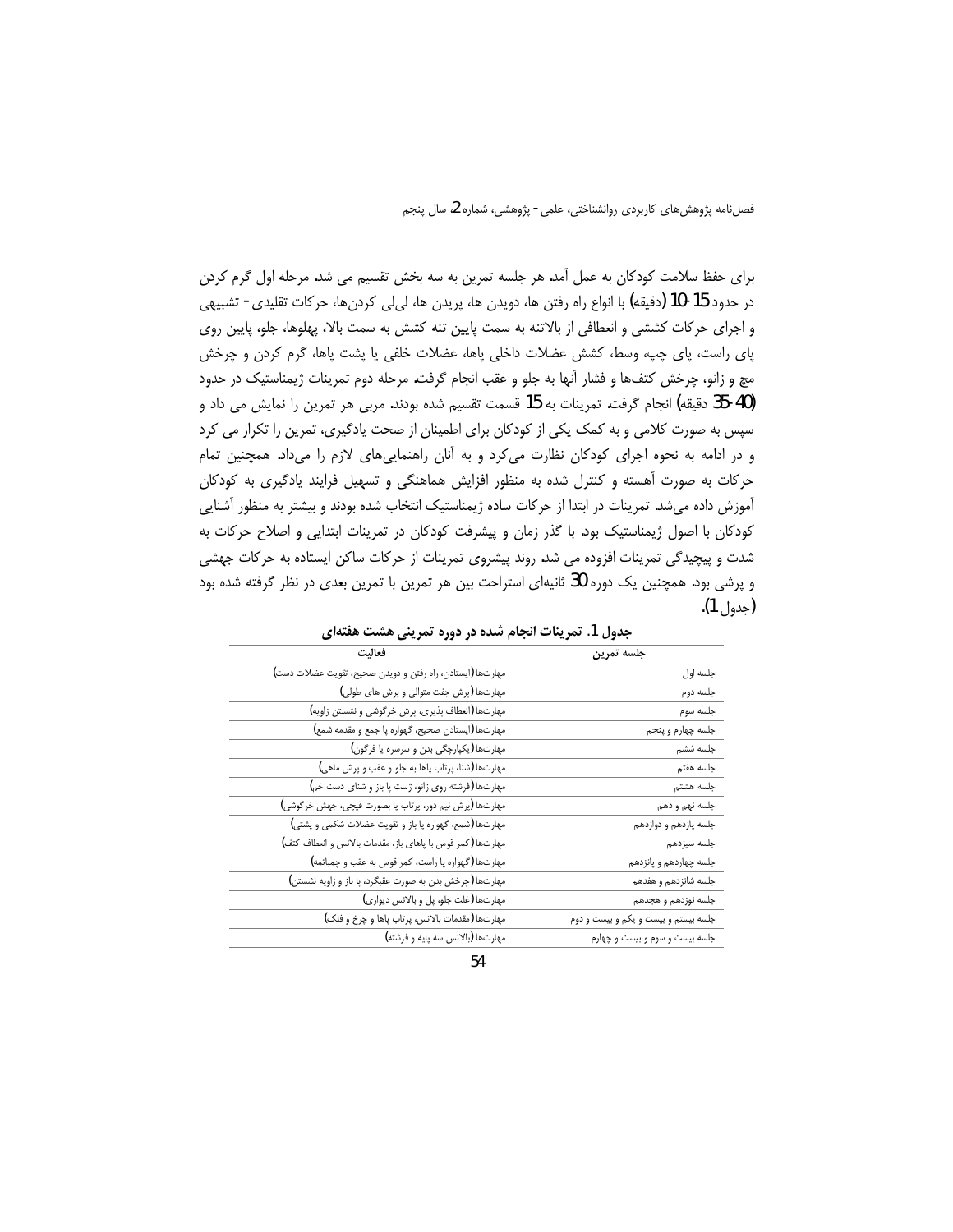مرحله سوم نیز در پایان هر جلسه تمرینی به مدت (10 دقیقه) انجام شد که شامل کشش عضلات اصلی با شدت کم. نگه داشتن هر کشش برای مدت 10 ثانیه، و سپس بازگشت بدن به حالت استراحت بود. پس از اتمام تمرینات برای بررسی اثر تمرینات، از هر دو گروه توسط پرسشنامهی عصب روانشناختی کانرز پس آزمون به عمل آمد.

# روش تحليل يافتهها

به منظور تجزیه و تحلیل آماری از آزمون کولموگروف اسمیرنوف<sup>1</sup> برای بررسی نرمال بودن دادهها استفاده شد. همچنین همگونی واریانسها با آزمون لوین<sup>2</sup> بررسی، و سپس برای مقایسههای مورد نظر از آزمون کواریانس چند متغیره<sup>3</sup> استفاده گردید.

#### بافتهها

در این بخش، ابتدا به توصیف ویژگیهای سلامت جسمانی و بهره هوشی، میانگین و انحراف معیار دو گروه کنترل و آزمایش در حیطه کارکردهای اجرایی پرداخته و در ادامه دادههای مربوط به آزمون فرضیه با استفاده از آزمون کواریانس چند متغیره و در سطح معناداری 05/05¤ با کمک نرم افزار SPSS16 مورد تجزیه و تحليل استنباطي قرار كرفت (جدول 3 و 4).

|      | تعداد | كمينه | بيشينه | ميانگين | انحراف معيار |  |
|------|-------|-------|--------|---------|--------------|--|
| سہ م | 34    | 8     | 10     | 8.91    | 0.90         |  |
| قد   | 34    | 113   | 143    | 129.5   | 9.20         |  |
| وزن  | 34    | 20    | 39     | 27.9    | 5.39         |  |

جدول 2. شاخص های آماری مربوط به سن، قد و وزن آزمودنی ها

1 Kolmogorov-Smirnov

2 Levine 3 MANCOVA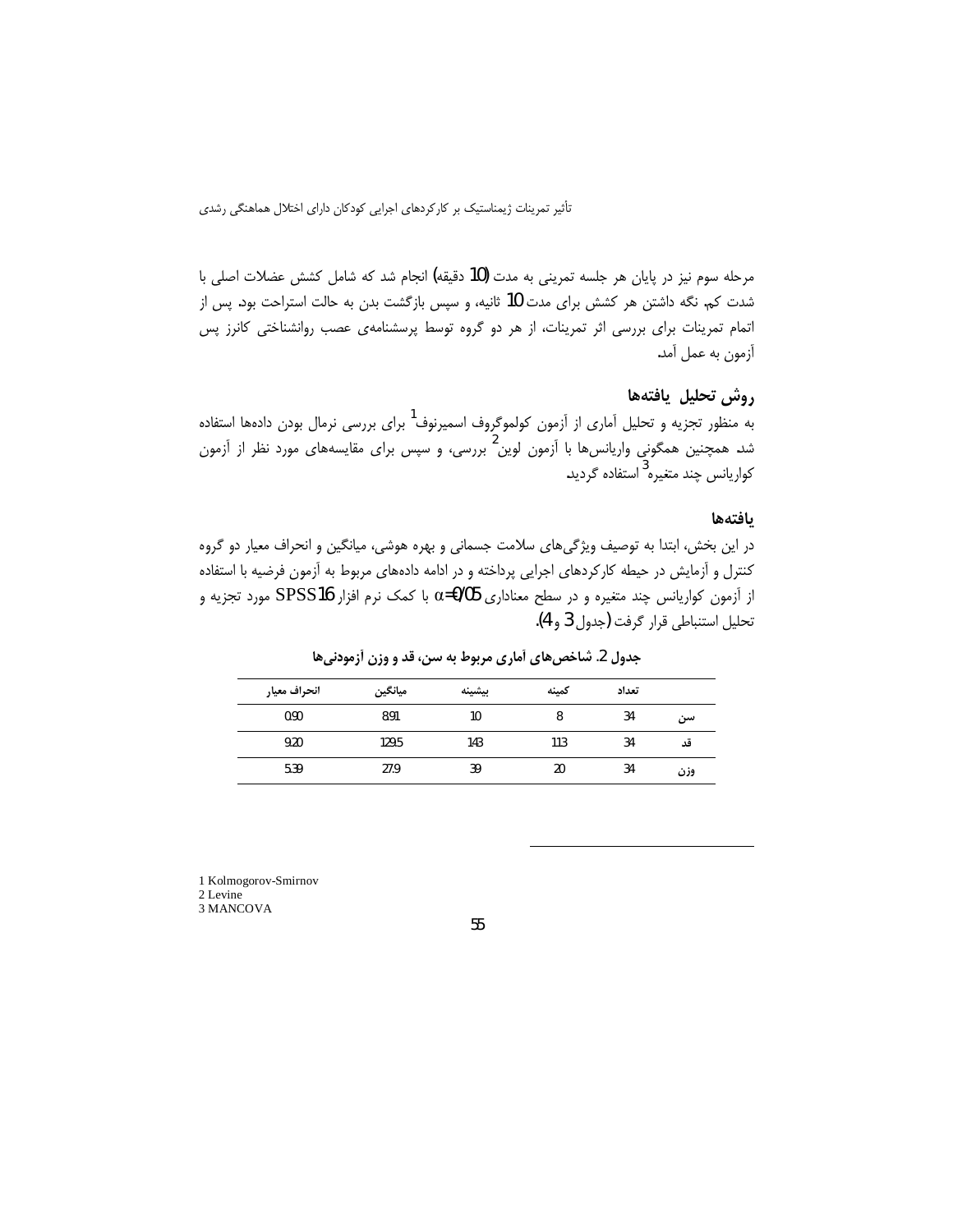|       |    | جنون ت عزاواتی ترزیبی بہتر ہمیشی در دو انزود ارتکایش و عکرتا |        |
|-------|----|--------------------------------------------------------------|--------|
| P     | F  | هوش                                                          | گروهها |
| 0.42  | 8  | 90 تا 100                                                    |        |
| 0.58  | 11 | 110 تا 100                                                   |        |
| 0.0   | 0  | 110 به بالا                                                  | أزمايش |
| 0.100 | 19 | کا .                                                         |        |
| 0.30  | 5  | 90 تا 100                                                    |        |
| 0.60  | 9  | 100 تا 110                                                   | كنترل  |
| 0.10  |    | 110 به بالا                                                  |        |
| 0.100 | 15 | کل                                                           |        |
|       |    |                                                              |        |

حدول 3. فراواني توزيع پيوه هوشي در دو گروه آزمايش وكنترل

# جدول 4. شاخصهای آماری مربوط به کار کردهای اجرایی در مراحل پیش[زمون و پس[زمون

| N  | انحراف معيار | ميانگين | نوع أزمون | گروه   | متغير                               |
|----|--------------|---------|-----------|--------|-------------------------------------|
| 19 | 0.16930      | 2.4857  | پيشأزمون  | أزمايش |                                     |
| 19 | 0.23354      | 1.3835  | پسأزمون   |        | حل مسئله <i>إ</i> برنامه            |
| 15 | 0.17024      | 2.5673  | پيشأزمون  |        | بتوابي<br>ریز <i>ی اس</i> ازمان دهی |
| 15 | 0.1781       | 2.6745  | يسأزمون   | كنترل  |                                     |
| 19 | 0.13078      | 2.5524  | پیش آزمون |        | کار کردهای                          |
| 19 | 0.12126      | 1.2782  | پسأزمون   | أزمايش |                                     |
| 15 | 0.13165      | 2.5524  | پیش[زمون  |        | سازمان دھی رفتاری -ھیجانی           |
| 15 | 0.13278      | 2.4824  | پسأزمون   | كنترل  |                                     |

بررسی شاخص های توصیفی کارکردهای اجرایی، تاثیر انجام حرکات ژیمناستیک را بر عملکرد گروه آزمایش نشان میدهد و بررسی های به عمل آمده بر روی متغیرهای آماری پس آزمون کاهش اختلالات و مشـکلات را در حین آزمایش نشان میدهد به گونهای در گویههای بالا میانگین مشکلات مربوطه به حل مسئله/برنامـه ریزی/سازماندهی از 2.4857 به 1.3835 و سازماندهی رفتاری- هیجانی از 2.5524 به 1.2782 کـاهش یافتـه است. این امر به نوبه خود از مؤثربودن این گونه حرکات بر اختلالات مورد بررسی حکایت دارد.

56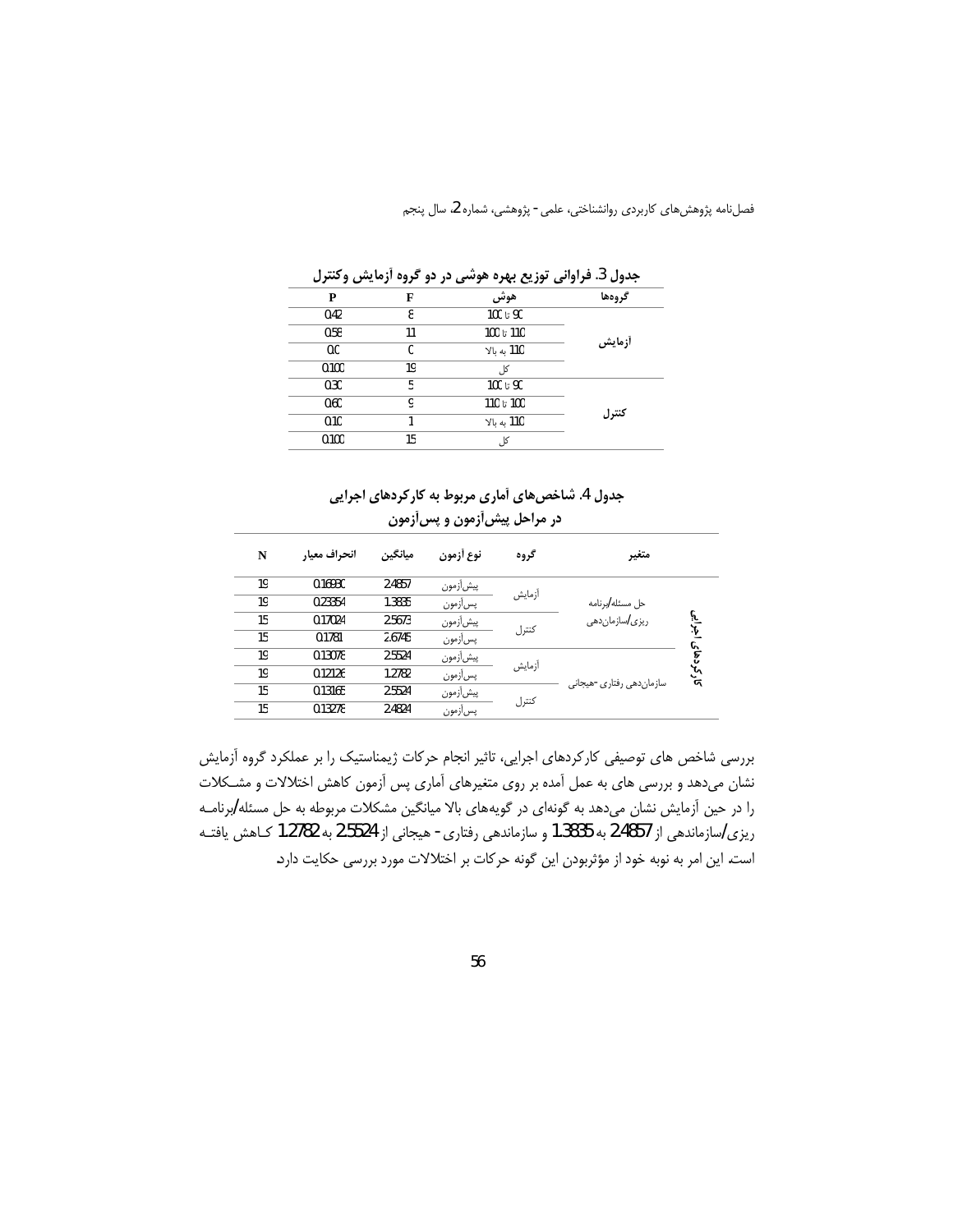جدول 5. نتايج أزمون كوواريانس چند متغيره (مانكو ا) تفاوت دو گروه کنترل و آزمایش در حیطه کارکردهای اجرایی

| Eta 2 | سطح معناداري |                      | لامبدا ويلكز | خملخص أمارى<br>منبع |
|-------|--------------|----------------------|--------------|---------------------|
| 1.000 | 0.000        | 492.454 <sup>a</sup> | 0.029        | کروه                |

اطلاعات جدول 5 نتايج أزمون تحليل كوواريانس چندمتغيري (مانكوا)، تفاوت دو گروه كنترل و أزمايش (مداخلات) در حیطه کارکردهای اجرایی را نشان میدهد. بر اساس این نتایج، بین دو گروه در حیطه کار کردهای اجرائی تفاوت معناداری (p<0.05) وجود دارد. به عبارت دیگر، می¤وان گفت تفاوت بین نمرات دو گروه، بیان کننده این مطلب است که مداخلههای زودهنگام ورزشی بر بهبود کارکردهای اجرایی کودکان دارای اختلال هماهنگی رشدی تأثیر داشته است. با در نظر گرفتن مجذور اتّا، می¤وان گفت تقریباً تمام این تغییرات یا بهبود ناشی از تأثیر مداخله است.

| ضريب<br>اثر Eta | معنى<br>داری | F       | ميانگين<br>مجذورات | df | مجموع<br>مجذورات | شاخص أماري<br>منابع متغير وابسته                 |          |
|-----------------|--------------|---------|--------------------|----|------------------|--------------------------------------------------|----------|
| 0.087           | 0.565        | 0.339   | 0.013              |    | 0.013            | حل مسئله <i> ب</i> رنامه ریزی  سازماندهی         | متغيرهاي |
| 0.788           | 0.008        | 8.127   | 0.112              |    | 0.112            | سازماندهی رفتاری-هیجانی                          | همپراش   |
| 1.000           | 0.0001       | 242.423 | 9.110              |    | 9.110            | حل مسئله <i>اب</i> رنامه ریزی <i>ا</i> سازماندهی |          |
| 1.000           | 0.0001       | 970.980 | 13348              |    | 13.348           | سازماندهی رفتاری-هیجانی                          | گروه     |

جدول 6: نتايج أزمون تحليل كوواريانس چند متغيره (مانكو ا) تفاوت دو گروه کنترل و آزمایش در خرده آزمونهای حیطه کارکردهای اجرایی

نتايج جدول 6 نشان مىدهد، با در نظر گرفتن نمرههاى پيشآزمون به عنوان متغيرهاى همپراش (كمكى): تفاوت بین عملکرد دو گروه مداخله و کنترل در خرده آزمونهای حیطه کارکردهای اجرائی در سطح p<0.05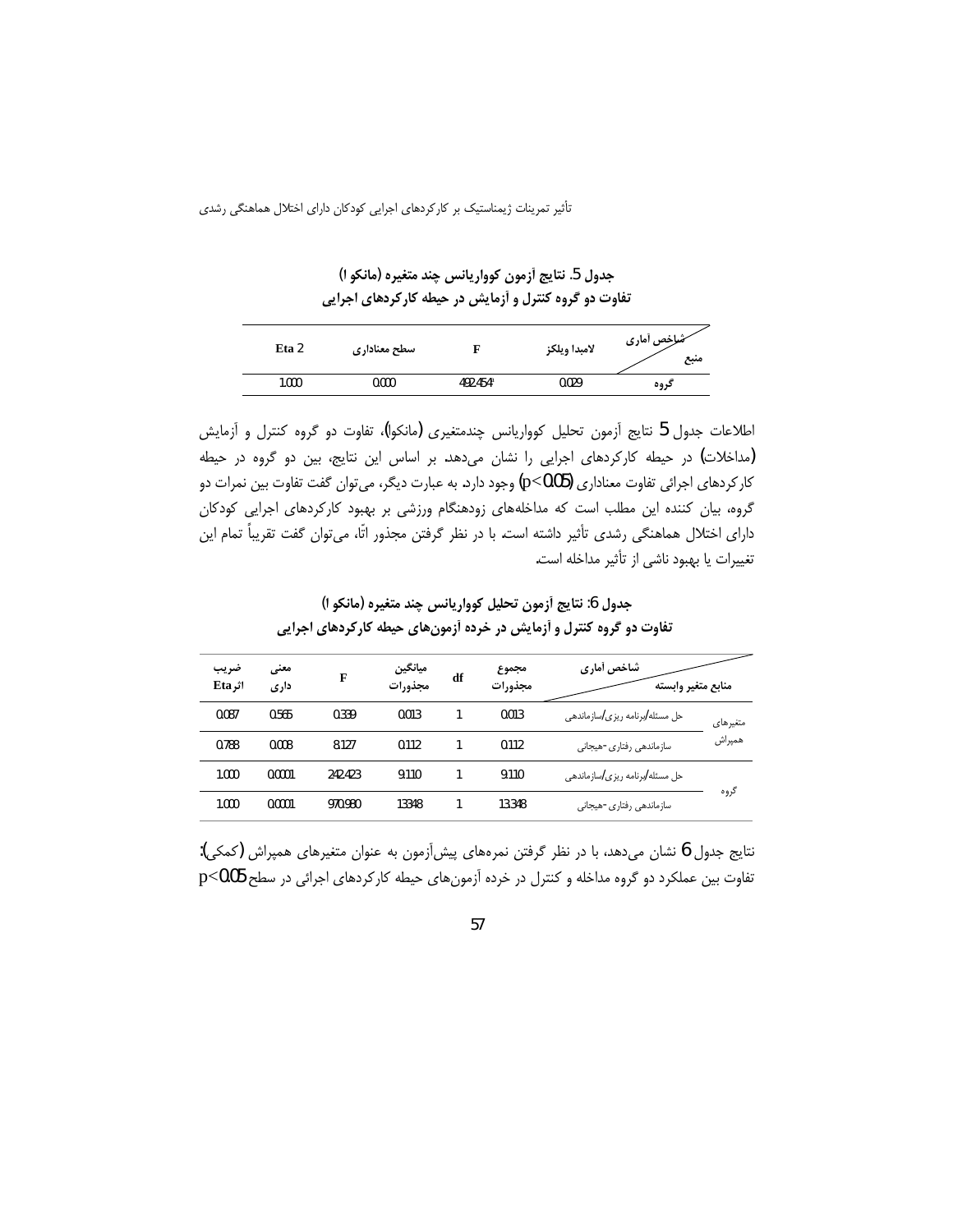است. به عبارت دیگر، می توان گفت تفاوت بین نمرات دو گروه، بیان کننده این مطلب است که مداخلههای زود هنگام آموزشی، بر خرده آزمون های حیطه کارکردهای اجرایی شامل حل مسئله/ برنامه ریزی/ سازماندهی (با مجموع مربعات P. .9.110 و 242.423و معنى دارى 0.0001 در ميانگين هاى دو گروه آزمايش تفاوت معنى داری کسب نموده است) و سازماندهی رفتاری- هیجانی (با مجموع مربعات 13.348، میزان 970.980F و معنی داری 0.0001 تفاوت معنیداری را بین گروههای آزمایش و کنترل ارائه میدهد) تأثیر داشته است.

## ىحث

تحقیق حاضر اثر برنامه تمرینی ژیمناستیک بر بهبود کارکردهای اجرایی کودکـان دارای اخـتلال همـاهنگی رشدی را بررسی کرد. تجزیه و تحلیل یافتههای ایـن تحقیـق بیـانگر تفـاوت معنـاداری در متغیرهـای مـورد سنجش بین دو گروه آزمایش و کنتـرل بعـد از یـک دوره تمرینـات ژیمناسـتیک بـوده اسـت. نتـایج تحلیـل کوواریانس چند متغیره (مانکوا) نشان داد، با در نظر گرفتن نمرههای پیش آزمون بـه عنـوان متغیـر همپـراش (کمکی)، مداخلات زود هنگام حرکتی بر بهبود کارکردهای اجرایی کودکان دارای اختلال همـاهنگی رشـدی مؤثر است. این تفاوت نشان دهنده تأثیر تمرین با ژیمناستیک میباشد. قبل از اینکه وارد بحث تحقیق شــویم ذکر این نکته ضروری است که متأسفانه تحقیقات در زمینه مداخلات تمرینات بدنی و برنامههای حرکتبی بـر عملکرد کودکان دارای اختلال هماهنگی رشدی، هم عملکرد حرکتی و هم عملکرد شـناختی، بسـیار محـدود می باشد و تحقیق حاضر یکی از این تحقیقات انگشت شمار با مداخله حرکتی تمرینات با ژیمناستیک است که با توجه به یافتههای تحقیق و تأثیرات مثبت این تمرینات بر عملکردهای حرکتبی و شـناختی کودکـان دارای اختلالات هماهنگی رشدی، امید است حسن مطلعی برای این گونه از تحقیقات باشد. بنابراین، بـرای تبیـین و بحث در مورد یافتههای تحقیق به تحقیقات مشابه محدود استناد می شـود. از جملـه مشـکلاتی کـه کودکـان دارای اختلال هماهنگی رشدی با آن روبرو هستند، میتوان بـه نقـص در کارکردهـای اجرایـی اشـاره کـرد (اوزونوف، 1995). چنانچه بتوان از طریق فعالیتهای ورزشی به این کودکان کمک کرد، می توان امید داشت که در سنین پایین و در همان دوران ابتدایی درمان شوند یا از شـدت اختلالشـان کاسـته شـده و در آینـده بـا مشکلات کمتری روبرو شوند.

فرضیه تحقیق حاضر این بود که تمرینات ژیمناستیک بر کارکردهای اجرایی کودکان 8 تا 10 سالهی دارای اختلال هماهنگی رشدی شهر تهران تأثیر دارد. نتایج تحقیق حاضر نشان داد که تمرینات ژیمناستیک بر کارکردهای اجرایی در عملکردهای حل مسئله، برنامهریزی و سازماندهی رفتاری- هیجانی در کودکان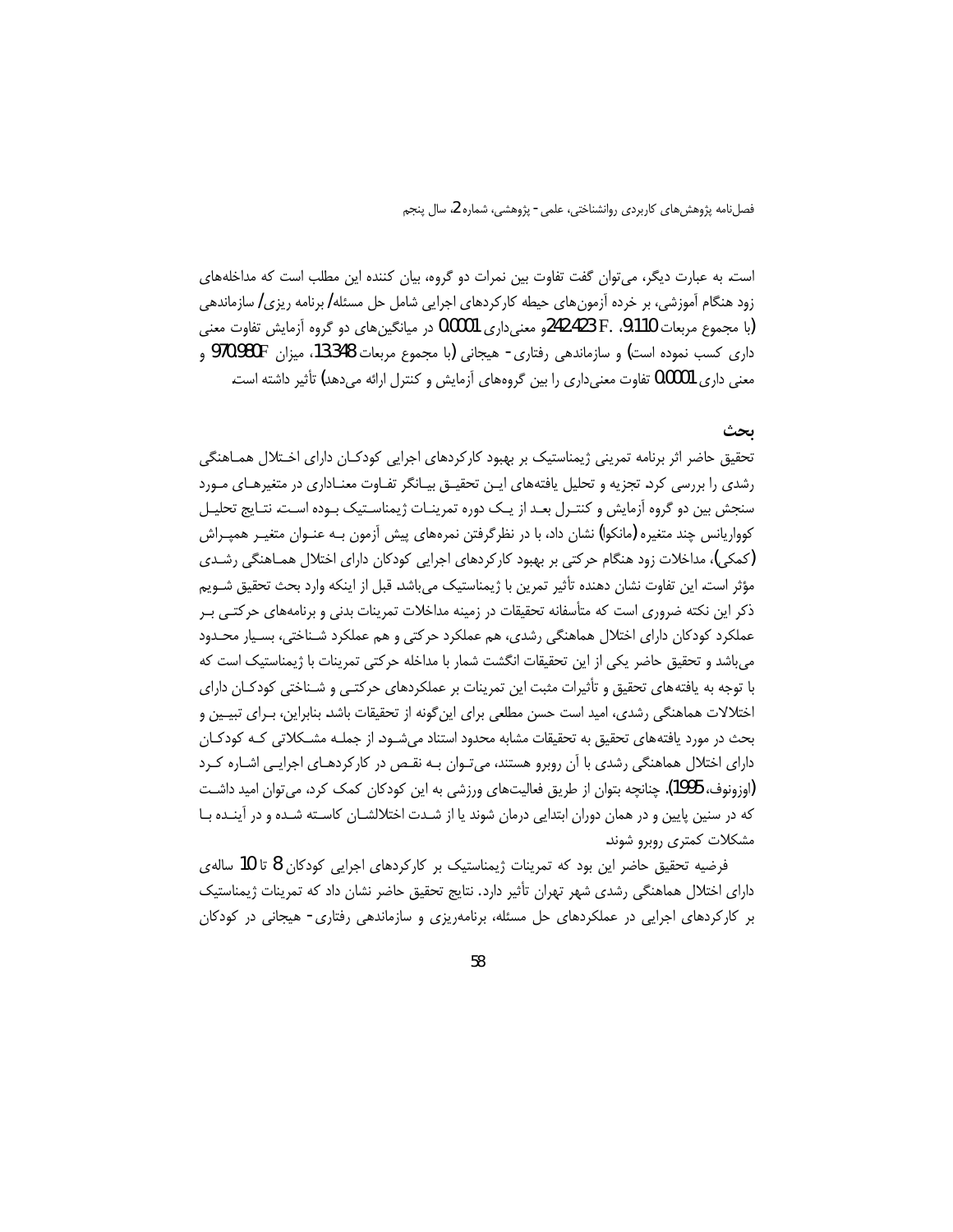دارای اختلال هماهنگی رشدی تأثیر معناداری دارد. نتایج این تحقیق با نتایج پژوهش های کاویانیور (1390)، ملاکریمی (1391)، تسای (2009)، تسیا و همکاران (2012)، اسماعیل زاده و همکاران (1388)، سلمان و همکاران (1388)، ملاکریمی (1391)، تسای (2005) و رینتلا و همکاران (1998) همخوان می،باشد. به طوری که کاویانپور با انجام با انجام تمرینات ادراکی - حرکتی نشان داد که کارکردهای اجرایی کودکان دارای اختلال هماهنگی رشدی بهبود یافته است. همچنین تسیا (2012) با تمرین مهارت فوتبال شاهد بهبود کارکردهای اجرایی در این کودکان بوده است. با توجه به اینکه در انجام تمرین افراد نیازمند سازماندهی رفتارهای خود می باشند و برای انجام مهارت باید بتوانند پردازش اطلاعات کرده و در مورد انجام حرکت تصمیمگیری نمایند، به نظر می رسد تمرین می تواند به رفتار کودکان نظم داده و کارکردهای اجرایی آنها را بهبود بخشد. اسماعیل زاده (1390) حرکات ریتمیک را بر هماهنگی و تعادل این کودکان بررسی کرده و به این نتیجه رسیده است که حرکات ریتمیک بر این دو فاکتور تأثیر معناداری داشته است. همچنین سلمان و همکاران (1388) تأثیر تمرین ادراکی- حرکتی بر شدت اختلال را بررسی کرد و نتایج نشان داد که تمرین موجب کاهش شدت اختلال هماهنگی رشدی میگردد. قابل ذکر است که ملاکریمی (1391) نیز تأثیر تمرینات ژیمناستیک را بر کودکان اتیسم (که این کودکان نیز در کارکردهای اجرایی دچار اختلال میباشند) مورد بررسی قرار داد و به این نتیجه رسید که تمرین با ژیمناستیک موجب بهبود این فاکتورها شده است. از طرفی تسای (2009) طی یک دوره تمرینات تنیس روی میز، تأثیر این تمرینات را بر میزان پیشرفت در عملکرد اجرایی، شناختی و حرکتی کودکان دارای اختلال هماهنگی رشدی بررسی کرد. این مطالعه نشان داد که مداخلات ورزشی می تواند در بهبود عملکرد اجرایی، شناختی و حرکتی کودکان دارای اختلال هماهنگی رشدی مؤثر باشد. همچنین رینتلا و همکاران (1998) اثرات برنامههای حرکتی- روانی روی مهارتهای حرکتی در کودکان دارای اختلال هماهنگی رشدی را بررسی کردند و به این نتیجه رسیدند که تمرینات حرکتی- روانی باعث پیشرفت مهارتهای حرکتی به ویژه فعالیتهای کنترلی میشود. بنابراین، با توجه به این که پژوهشها نشان دادهاند که گسترش و رشد کارکردهای اجرایی همانند سایر توانمندیها در طول دوران کردکی تحول می یابند (دیاموند، 2000)، از آنجا که دادههای حمایت کننده در ارتباط با ضعف کارکردهای اجرایی و مهارتهای شناختی در دانش آموزان اختلال یادگیری وجود دارد که در اهمیت و بررسی تأثیر آموزش این مهارتها را در این گونه دانش آموزان نمایان میسازد و شواهد نشان از اثربخش بودن فعالیتهای حرکتی بر بهبود اختلالات کارکردهای اجرایی این کودکان دارد، لازم است با انجام مداخلههای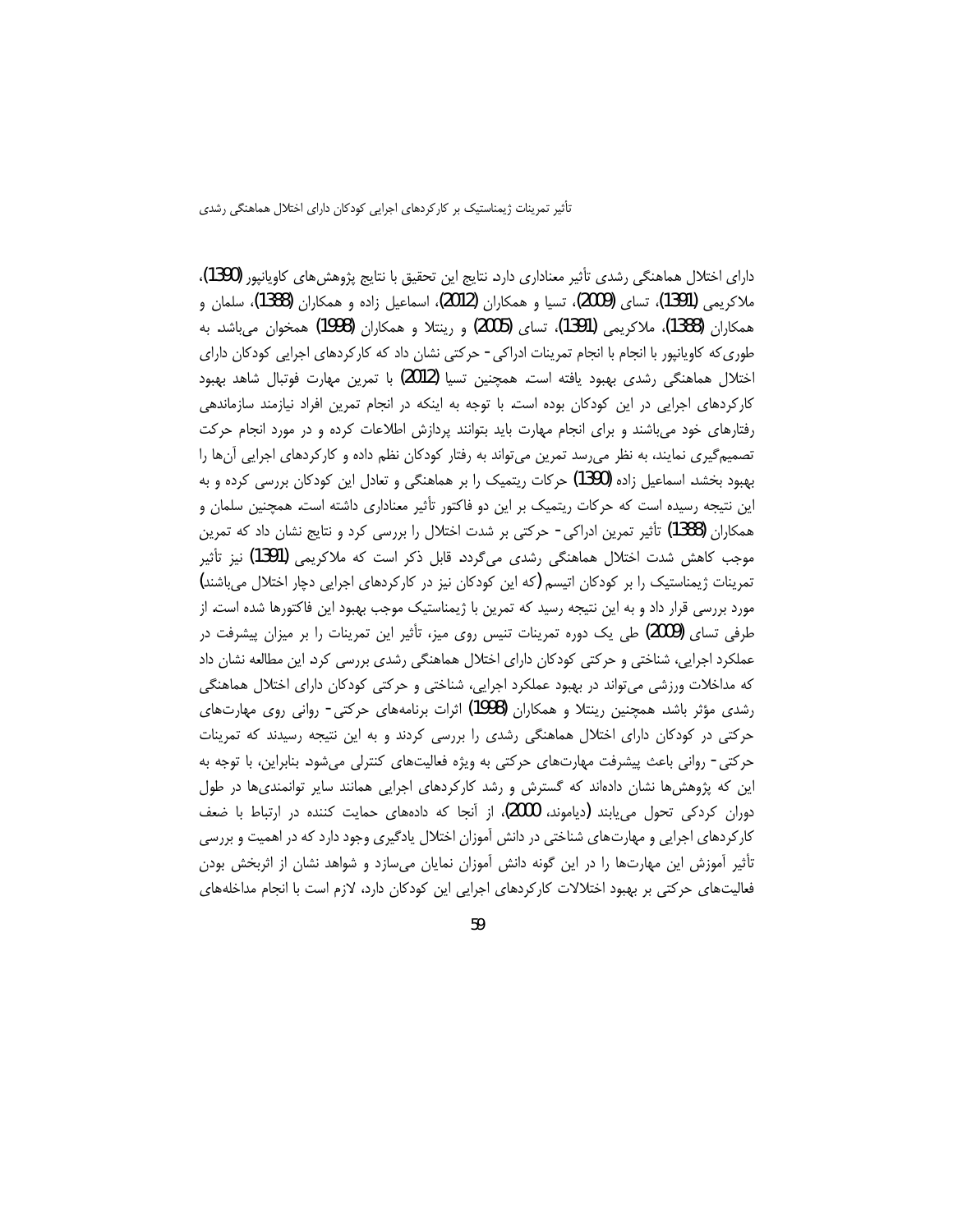حرکتی در جهت بهبود این اختلالات اقدام شود. لذا می توان نتیجه گرفت که اگر چه کودکان دارای اختلال هماهنگی رشدی با کودکان سالم در کارکردهای اجرایی ضعیف میباشند و همچنین در انجام برخی از مهارتهای حرکتی مانند راندن سه چرخه، دریافت کردن توپ، حتی در انجام امور روزمره مثل به دست گرفتن قاشق و چنگال، بستن دکمهی لباس و … نسبت به همسالان خود دارای مشکلاتی هستند (بال، 2006)، اما آنچه قابل توجه و حائز اهمیت میباشد، تأثیر تمرین بر کارکردهای اجرایی این کودکان است که می تواند تا حدودی به رفع مشکلات یادگیری آنها کمک کند. احتمالاً این تأثیرات را می توان به فعالیتهای احتمالی در قشر حرکتی و نواحی درگیر در حرکت در مغز انسان دانست که با تمرین ژیمناستیک افزایش داشته است (رینتلا و همکاران، 1998). همچنین می¤وان چنین استدلال کرد که درگیری کودکان دارای اختلال در تمرین ژیمناستیک منجر به درگیری و فعالیتهای مغزی نواحی مربوط به حرکت میشوند و این دلیلی است بر اینکه با افزایش فعالیت نواحی حرکتی در مغز کودک، عملکرد حرکتی و اجرایی کودک نیز افزايش مي يابد (زويكر و همكاران، 2010).

#### ييشنهادها

با توجه به این که تجهیزات مورد استفاده در ورزش ژیمناستیک متنوع هستند، پیشنهاد میشود در تحقیقات أينده از تجهيزات ديگر ورزش ژيمناستيک مثل تردميل نيز استفاده شود تا اثرات أن بيشتر شناخته شود. شرکت کنندگان در تحقیق حاضر از کودکان پسر انتخاب شده بودند، بنابراین نیاز است که در مطالعات آینده از کودکان دختر نیز استفاده شود. همچنین در تحقیقات آینده باید از نمونههای بزرگتر استفاده شود تا نتایج قابلیت تعمیم بیشتری داشته باشند.

# تشكر

از همکاری مسئولین مؤسسه توانبخشی ولیعصر (عج) و دانشگاه علامه طباطبایی کمال تشکر را داریم.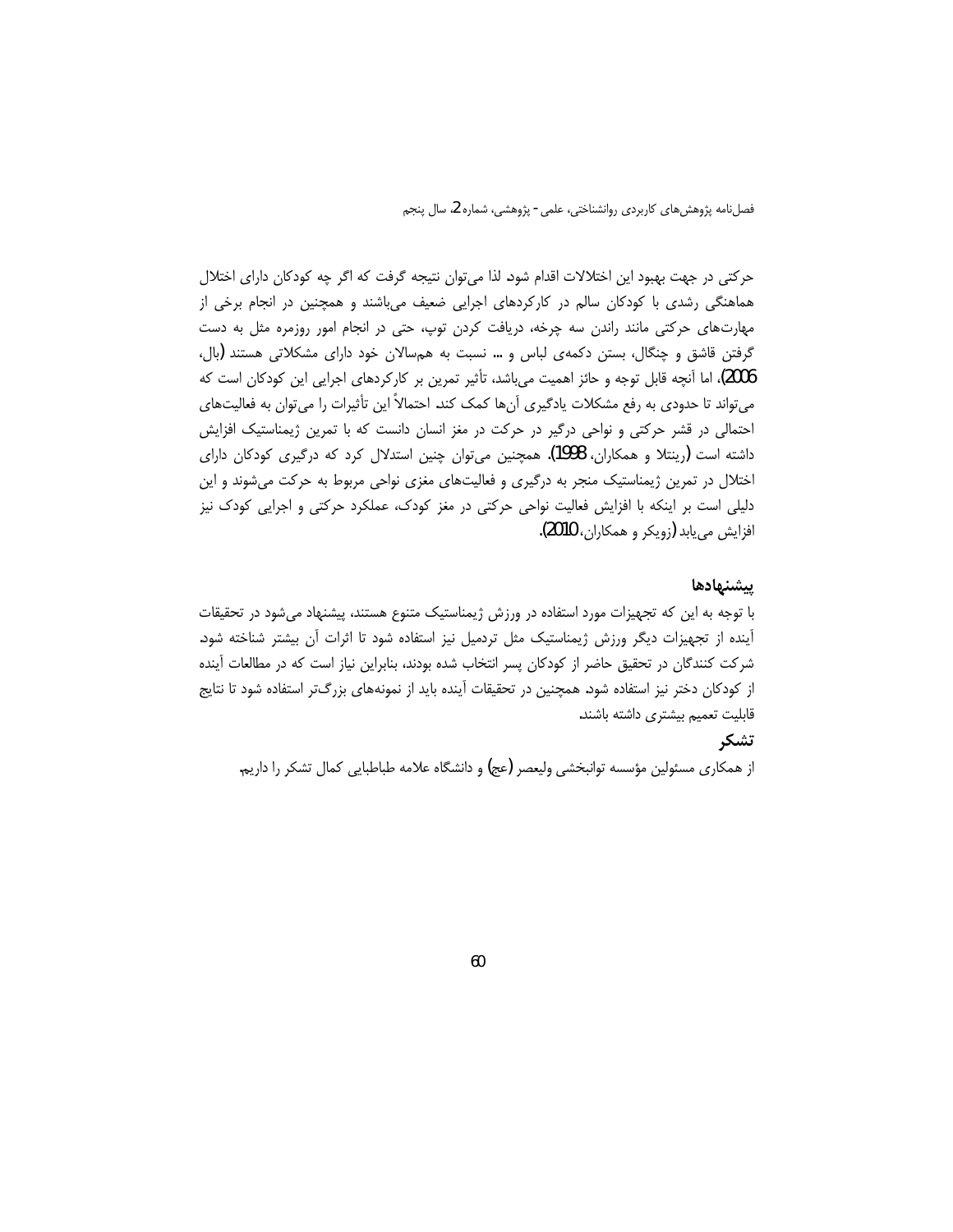## منابع

- اسماعیل زاده، مریم. صالحی، حسن. نمازیزاده، مهدی (1388). تأثیر حرکتهای منتخب ریتمیک بر تعادل ایستا و پویای کودکان دارای اختلال هماهنگی رشدی. تهران: *هفتمین همایش بین المللی تربیت بدنی و علوم ورزشی.*
- اسماعیلزاده، مریم؛ صالحی، حمید؛ منصوری، شاهین (1390). تأثیر حرکتهای منتخب ریتمیک بر هماهنگی دست-پای کودکان .دارای اختلال هماهنگی رشدی. *مجله دانشگاه علوم پزشکی شهر کرد،* (13) 2، 46-51.
- صالحي، حميد؛ افسرده بخشايش، رحمان؛ موحدي، احمدرضا؛ قاسمي، وحيد (1390)، ويژگي هاي روان سنجي نسخه فارسي سياهه اختلال هماهنگی رشد حرکتی در پسران 6-11 ساله. اصفهان: *فصلنامه روانشناسی افراد استثنایی*. 161-135: (4)1
- انجمن روان پزشکی آمریکا. متن تجدید نظر شده راهنمای تشخیصی و آماری اختلالهای روانی. (تاریخ انتشار اثر به زبان اصلی .2013 مىلادى*.*).
- خدامي، نغمه؛ عابدي، احمد؛ آتش1990 مجميد (1389). اثربخشي آموزش كاركردهاي اجرايي، بر بهبود عملكرد تحصيلي دانش[موزان با ناتوانی یادگیری ریاضی. *دانش و پژوهش در روانشناسی کاربردی*. (5) 17. 63-77.
- سلمان، زهرا؛ شیخ، محمود؛ سیف نراقی، مریم؛ عرب عامری، الهه؛ آقاپور، سیدمهدی (1388). تأثیر تمرینهای ادراکی-حرکتی بر بهبود قابلیتهای حرکتی دانش آموزان با اختلال هماهنگی رشدی دوره ابتدایی شهر تهران. *فصلنامه رشد و یادگیری حرکتی*-ورزشي، (2)، 47-63.
- شادمهر، آزاده. هادیان، محمد رضا؛ عبدالوهاب، مهدی؛ جلایی، شهره؛ جعفری، یحیی (1386). مقایسه اختلال حرکتی رشدی دانش آموزان ابتدایی در دو منطقه شهر تهران. *فصلنامه توانبخشی نوین*، (1) 2و3: 7-11
	- شريفي، حيدر (1376)*. نظريهها و كاربرد آزمونهاى هوشي و شخصيت*. تهران: انتشارات سخن.
- وزارت آموزش و پرورش جمهوری اسلامی ایران. (1384). طر*ح ژیمناست ویژه دانش آموزان پایه دوم ابتدایی*. مصوبه شماره .120/1291/8
- علیزاده، حمید (1383). کارکردهای اجرایی در کودکان با و بدون اختلال هماهنگی رشدی. *فصلنامه تازههای علوم شناختی*، (6) 3و .4
- عليزاده، حميد (1385). رابطه كاركردهاي اجرايي عصبي روانشناختي با اختلالهاي رشدي. *فصلنامه تازههاي علوم شناختي،* (8) 4، .70-57
- کاویانپور، فرنوش (1390). *اثربخشی تمرینات ادراکی- حرکتی بر کارکردهای اجرایی، توجه و تکانشگری کودکان پیش دبستانی* د*ارای اختلال هماهنگی رشدی*. (پایان نامه کارشناسی ارشد)، دانشگاه اصفهان.
- مالينا، رابرت؛ بوشار، كلود (2004). *نمو، باليدگي و فعاليت بدني،* ترجمه: بهرام، عباس؛ خلجي، حسن. (1381). تهران: انتشارات اميد دانش .
- ملاکریمی، زهرا (1391). *تاثیر تمرینان با توپ سوئیسی بر کارکردهای حسی حرکتی و اجرایی توجه در کودکان اتیستیک.* (پایان نامه کارشناسی ارشد تربیت بدنی)، دانشگاه اصفهان.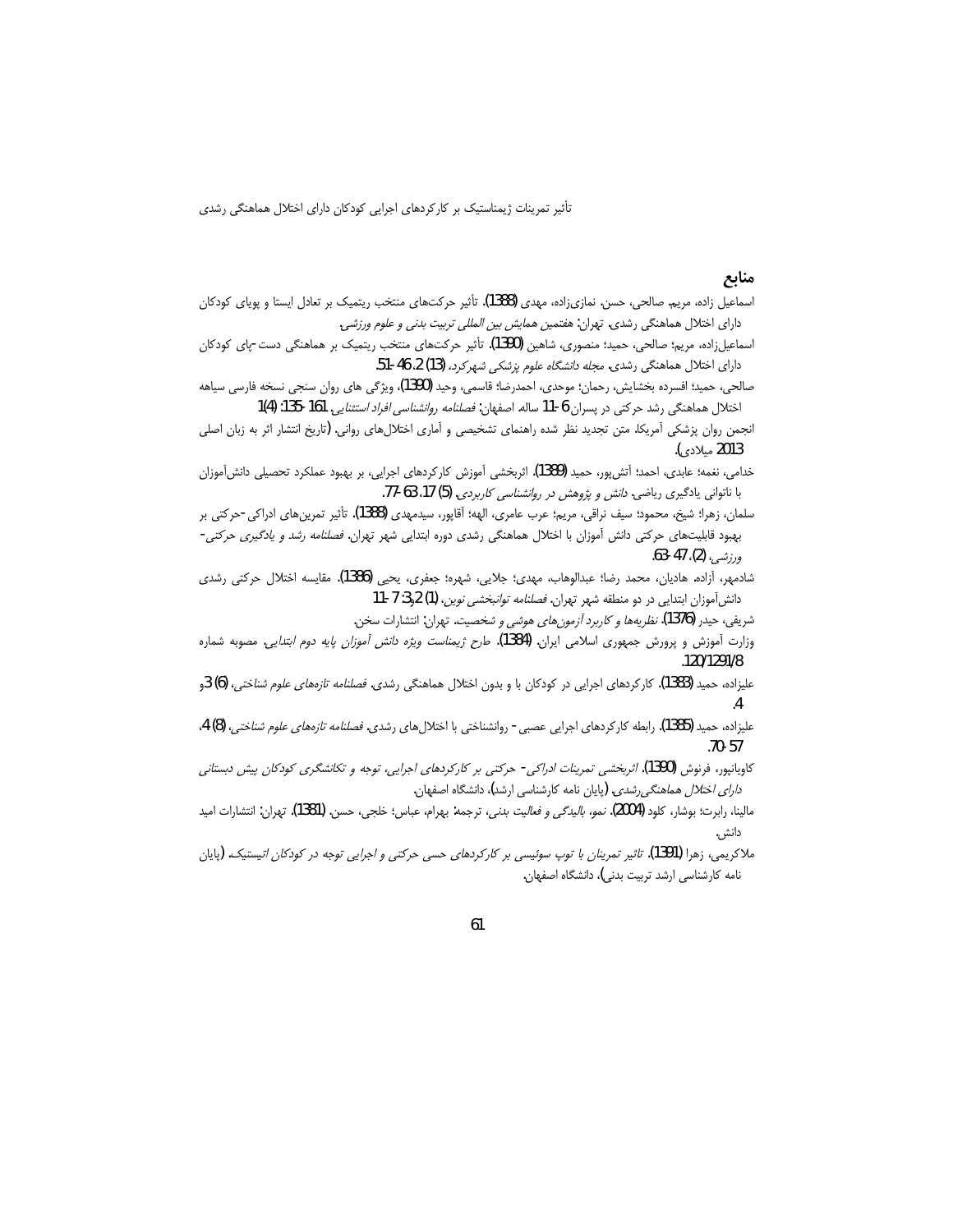#### **Reference**

- Anonymous. (1988). Balance Control of Children with Developmental Coordination Disorder: Clinical Applications.
- Ball, M.f. (2006), *Developmental coordination disorder*: Hints and Tips for the Activities of daily living. London and Philadelphia: Jessica Kingsley Publishers.
- Bobish  $\&$  et al. (2003). Bimanual coordination in children with developmental coordination disorder.
- Brown, M., & Gordon, W. A. (1987). Impact of impairment on activity patterns of children. Archives of Physical Medicine and Rehabilitation, 68, 828–832.
- Coleman, R., J.P. Piek, and D.J. Livesey, (2001). A longitudinal study of motor ability and kinaesthetic acuity in young children at risk of developmental coordination disorder. Human Movement Science. P. 95-110.
- Deconinck, F.J.A., et al. (2006), Differences in gait between children with and without developmental coordination disorder. Motor Control, 10(2): p. 125-142.
- Dewey, D. and B.N. Wilson, (2001). developmental coordination disorder: What is it? Physical and Occupational Therapy in Pediatrics, 20: p. 5-27.
- Geuze, R.H. (2005). "Postural control in children with developmental coordination disorder". Neural Plasticity, 12, PP:183-190.
- Geuze, R.H. (2003), Static balance and developmental coordination disorder. Human Movement Science, 22:p. 527-548.
- Gordon, N. (2009), Recognizing problems in movement coordination. *Developmental* Medicine & Child Neurology. 51 (3): P. 240-250.
- gymnastics. Food and Fitness: A Dictionary of Diet and Exercise, Oxford University Press, 1997, 2003. http://www.answers.com/topic/gymnastics.
- gymnastics. The Oxford Companion to the Body, Oxford University Press, 2001, 2003. http://www.answers.com/topic/ gymnastics, accessed September 18.
- Holsti L, Grunau RV, Whitfield MF. (2002). Developmental Coordination Disorder In Extremely Low Birth Weight Children At Nine Years. J Dev Behav Pediatr; 23:9e15.
- Henderson, S. E. & A. L. Barnett,  $(1998)$ . The classification of specific motor coordination disorders in children: *some problems to be solved*. 17: P. 449-469.
- Henderson, S. E., Kooistra, and S. E. Henderson, (1988). "clumsiness" as syndrome and symptom. Human Movement Science, 17: P. 435-447.
- Hilton, C. L. (2011). Sensory processing and motor issues in autism spectrum disorders. In J. L. Matson, & P. Sturmey (Eds.), International handbook of autism and pervasive developmental disorders (pp. 175-193). New York: Springer.
- Kane, Kyra. (2011). Contributions of trunk muscles to postural control in children with developmental coordination disorder.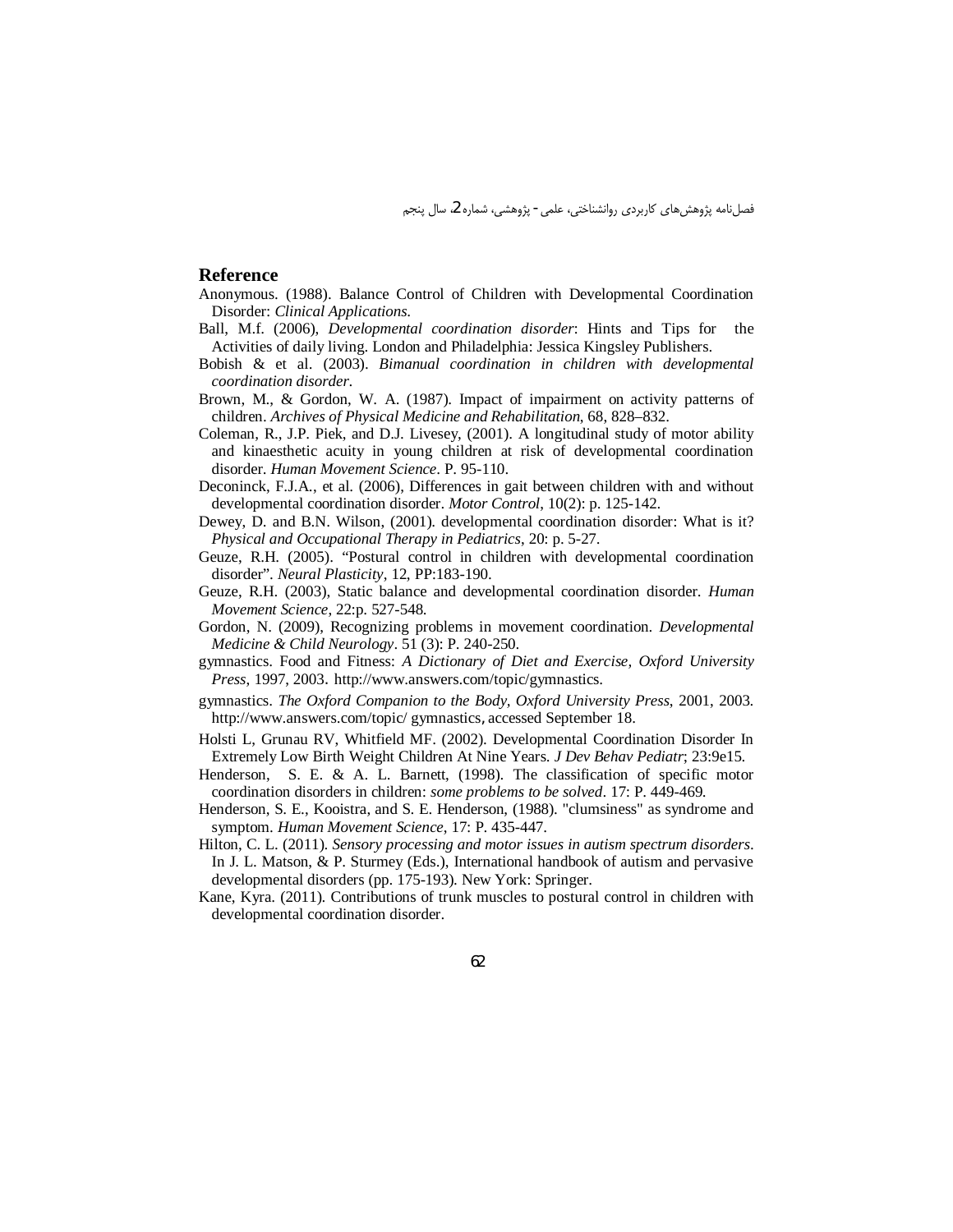- Lefebvre, C. and G. Reid, (2006). Prediction in children with developmental coordination disorder. *Motor Control*, 10:p. 109-124.
- Lisa Rivard & Cheryl Missiuna, (2004), *ON DCD*: Choices for Physical Activity CanChild Centre for Childhood Disability Research McMaster University, Hamilton.
- Mandich, A. and H. j. Polatajko, (2003). Developmental coordination disorder: Mechanisms, measurement and management. *Human Movement Science*, 22: p. 407- 411.
- marina M. Schoemaker & et al. (1999). "Perceptual problems in children with a developmental coordination disorder".*Human movement science* 20, PP:111-113.
- Marja & et al. (2003). Two distinct pathways for developmental coordination disorder: *Persistence and resolution. Human movement science*, (22), 413-431.
- Martini, R. And Polatajko, H. J. (1998). Verbal Self-Guidance As A Treatment Approach For Children With Developmental CoordinationDisorder: A Systematic Replication Study. *OccupTher J Res* 18, P. 157-181.
- Mealand, A.F. (1992), Hand writing and perceptual motor skills in clumsy, dysgraphic, and normal children. *Perceptual and motor skills*, 75: p. 1207-1217.
- Parker, H.E. and D. Larkin, (2003). Children's coordination and developmental movement difficulty, of developmental of movement and co-ordination in children, *Routledge: London*. P. 107-132.
- Przysucha, Eryk. (2011). Movement Coordination and Control in Children with and without Developmental Coordination Disorder in Ball Catching. *Research Quarterly for Exercise and Sport*, 81, 152–161
- Rosengren, K.S., et al. (2009), Differences in gait complexity and variability between children whit and without developmental coordination disorder. *Gait & Posture*, 29(2): p. 225-229.
- Sillanpää, M. (1987). Social adjustment and functioning of chronically ill and impaired children and adolescents. *Acta Paediatrica Scandinavica* 340, 1–70.
- Smith M.M., Anderson H.I. (2000). "Coping with clumsiness in the school playground : Social & physical play in children with coordination impairments". *British Journal of Developmental Psychology*, Vol. 18, No 3, PP: 389-413.
- Smits Engelsman, B. C. M., A. S. Niemeijer, and G. P. Van Galen, (2011). Fine motor deficiencies in children diagnosed as DCD based on poor gropho-motor ability. *Human Movement Science*, 20: P. 161-182.
- Sudgen, D. & M. Chambers, (2005). Children With Developmental Coordination Disorder, *London: WHURR Publisher Ltd*.
- Tsai, Chia-Liang (2009). The Effectiveness Of Exercise Intervention On Inhibitory Control In Children With Developmental Coordination Disorder: Using A